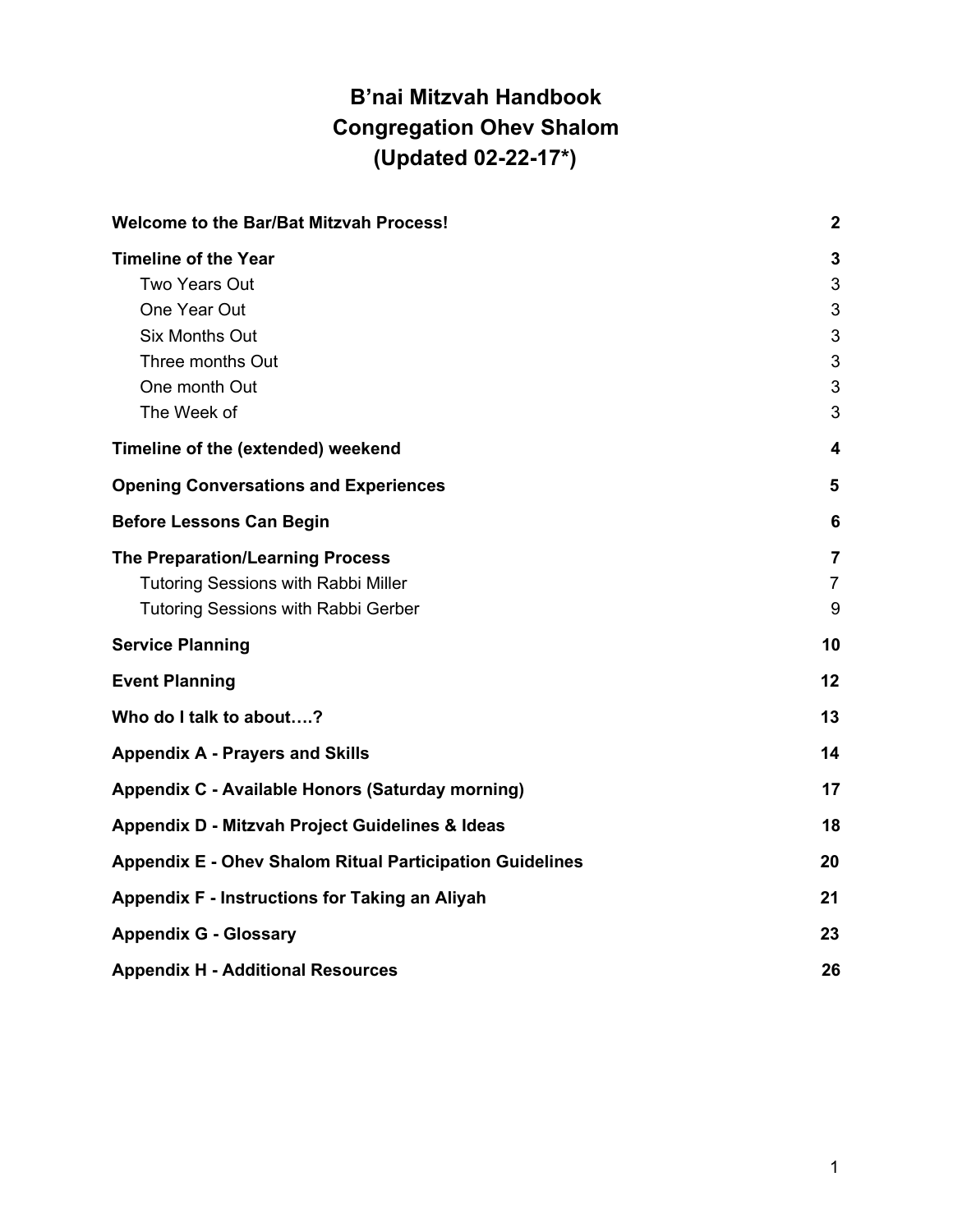# <span id="page-1-0"></span>**Welcome to the Bar/Bat Mitzvah Process!**

It may seem surreal to be at this point in your child's Jewish journey - you may have been anticipating this moment with excitement, apprehension, confusion, joy, pride, or possibly a combination of all of these feelings! Whether you had a Bar or Bat Mitzvah celebration yourself, whether you loved or hated the experience, whether or not you yourself are Jewish, your child's Bar/Bat Mitzvah celebration (and the preparation leading up to it) can be a meaningful experience for the entire family. The professional staff and clergy at Ohev Shalom are here to work with you - and your whole family - to get the most out of your celebration and the year leading up to it.

The Bar/Bat Mitzvah celebration itself takes place over several days, usually culminating in a Shabbat morning service, and often involving a festive meal or celebration. In this handbook, you will find information, resources, and checklists that will help you navigate all of the details you will need to prepare. Throughout this process, we hope that you will ask questions and let us know if you have any concerns. Every *simchah* (celebration) is unique, and we want to make sure that everyone's individual needs (including students and families with special needs) are addressed, to help each child and family prepare, celebrate, and be celebrated in a way that is most meaningful.

Take a deep breath, and savor the fact that you have arrived at this moment! We are excited to begin this journey together with you and your child.

Sincerely,

Rabbi Jeremy Gerber Rabbi Kelilah Miller Missy Lowdermilk, Executive Director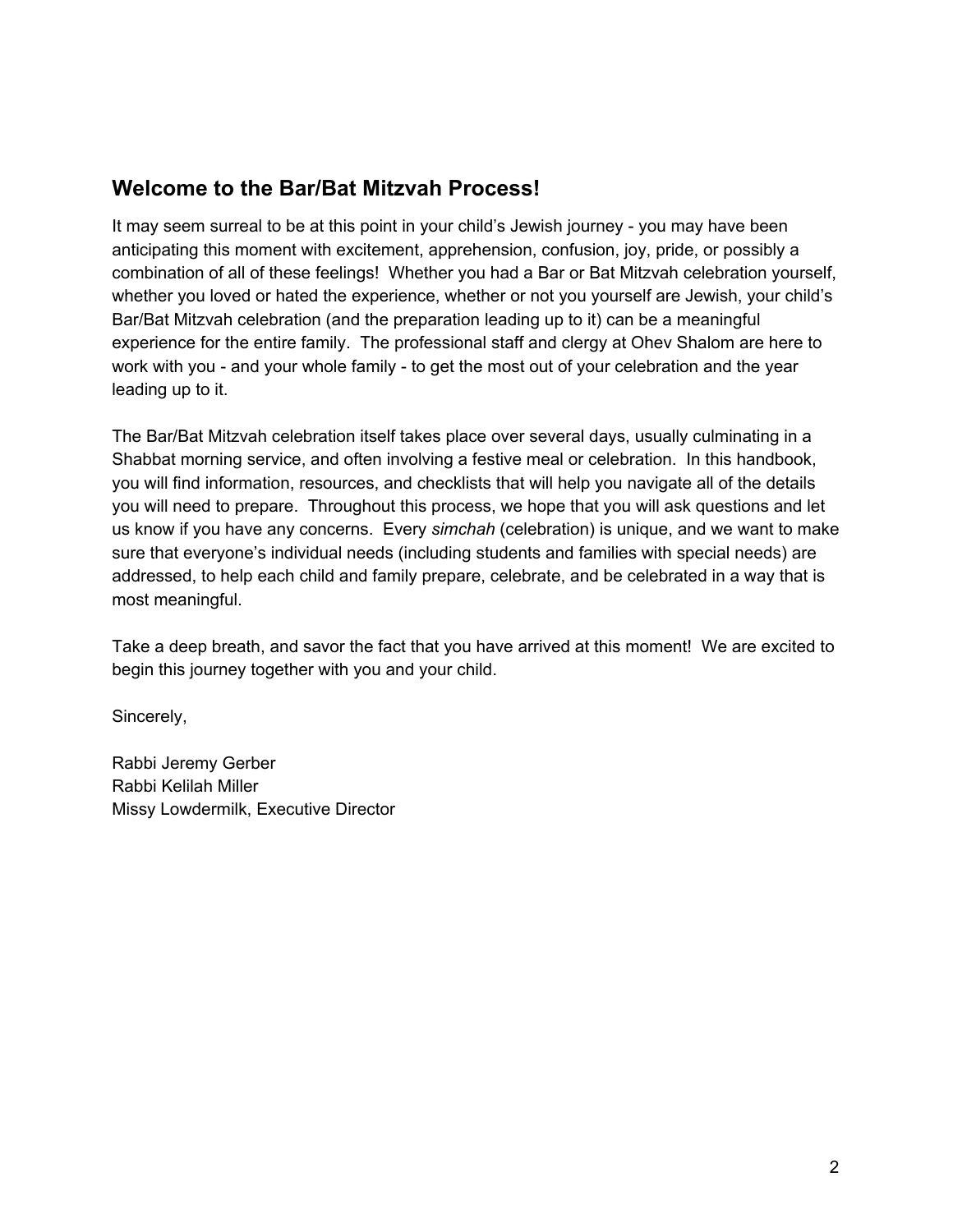# <span id="page-2-0"></span>**Timeline of the Year**

This is your map as you and your child begin to prepare for this wonderful *simchah* (celebration). We encourage you to use this page as a worksheet, filling in the dates that are relevant/important along your journey. Also, remember to breathe!

# <span id="page-2-1"></span> **Two Years Out**

- Receive date and this packet
- <span id="page-2-2"></span>\_\_\_Sign and return acceptance form along with \$250 deposit towards B'nai Mitzvah fee

# **One Year Out**

- Submit final payment of B'nai Mitzvah fee
- \_\_\_Initial meeting with Rabbi Gerber and Rabbi Miller together
- \_\_\_Initial meeting with Missy Lowdermilk, Executive Director
- <span id="page-2-3"></span>Reserve room(s) for your celebration at Ohev Shalom

## **Six Months Out**

Determine Mitzvah Project (See p. 8 and Appendix D, p. 18)

<span id="page-2-4"></span>Submit completed Event Reservation Form to Missy Lowdermilk

# **Three months Out**

Prepare headshot photo (.jpg format) and a short bio to be published in our monthly newsletter, *L'Chaim.* This must be submitted to newsletter@ohev.net before the 1st of the month prior to the Bar/Bat Mitzvah (e.g. for a May date, the editors need the submission by April  $1^{st}$ .)

<span id="page-2-5"></span>\_\_\_Order kippot if desired (These can be ordered through Ohev's Gift Gallery)

# **One month Out**

Prepare flash drive of pictures to submit to Missy Lowdermilk. Contact her at archives@ohev.net. You may also leave the flash drive in the Ohev office. This must be submitted no later than 3 weeks prior to Bar/Bat Mitzvah. See page 12 for more information.

 \_\_\_Ensure that any vendors you are bringing into our facility have insurance certificates on file with the office

\_\_\_Contact Missy Lowdermilk to discuss final plans for your event including plans for picture-taking, sponsoring breakfast, selecting and ordering linens, your program, and anything related to your celebration that you may need

# <span id="page-2-6"></span>The Week of

Final floor plan must be provided no later than Tuesday at noon

\_\_\_Final program must be provided to Rabbi Gerber no later than Wednesday at noon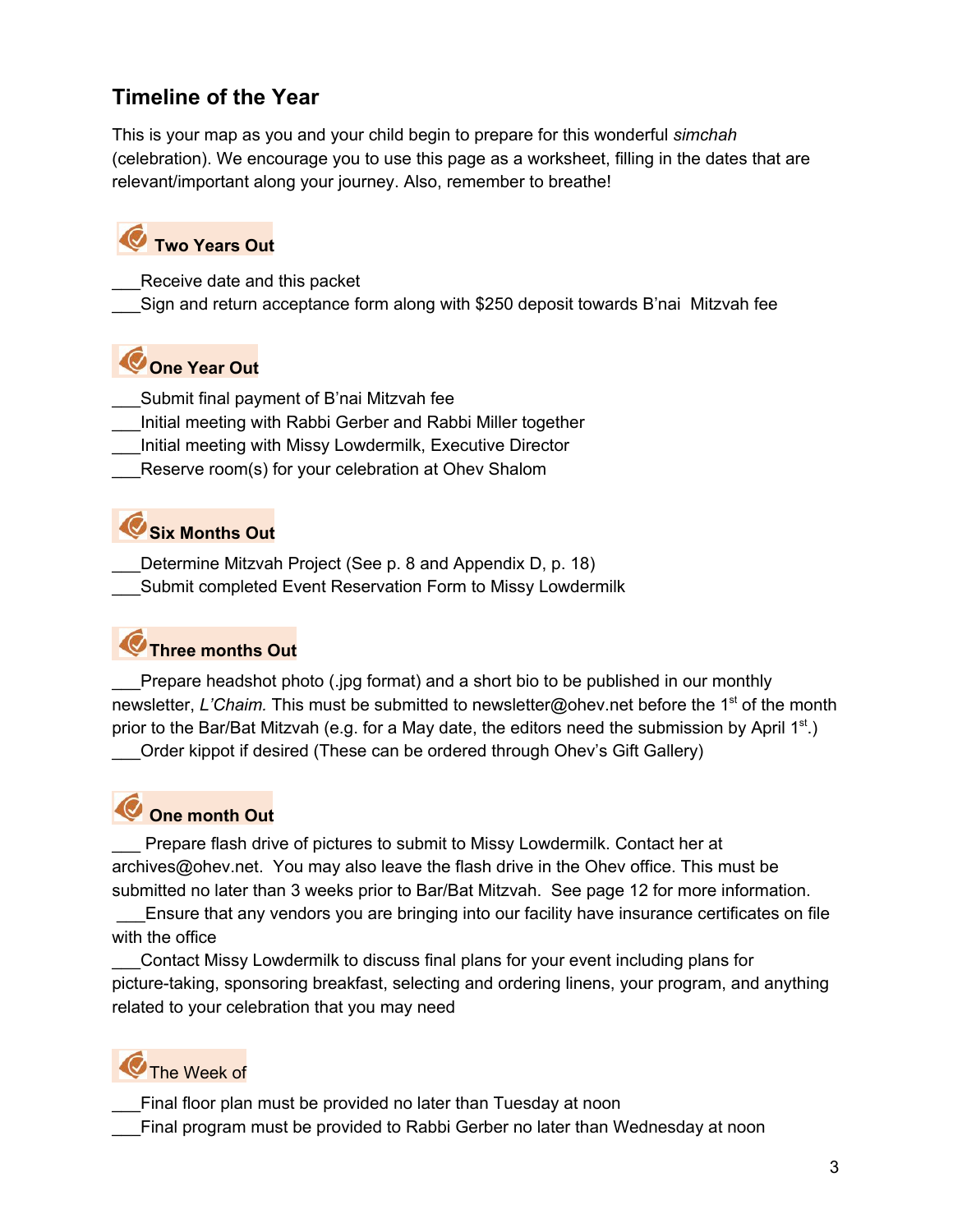# <span id="page-3-0"></span>**Timeline of the (extended) weekend**

## **Minyan (Monday/Thursday morning)**

Ohev Shalom's morning minyan (prayer service) begins every weekday at 8:00 a.m. On Mondays and Thursdays, we read a small selection from the Torah. If/when your child chants a Torah reading at our morning minyan, it is the same section s/he will read on Saturday, so it builds confidence to chant it in a "live," but smaller setting. In addition to reading Torah in minyan, students put on a tallit and tefillin, carry the Torah, and lead any parts of the service that they have learned. You may also take pictures at the minyan, which is not permitted on Saturdays. Families are encouraged (but not required or expected) to sponsor breakfast after minyan. Contact the office if interested in sponsoring breakfast.

## **Kabbalat Shabbat (Friday Evening Services)**

Kabbalat Shabbat services usually begin at 6:00 p.m. every Friday, and conclude by approximately 7:00 p.m. We encourage students and their families to see this musical and intimate prayer service as an integral part of the B'nai Mitzvah weekend. Students will have an opportunity to lead any prayers they may have mastered, including the Friday Night Kiddush.

Families with a large number of out-of-town guests may choose to have a Shabbat dinner in the building after the service. Please contact the office if you are interested.

## **Shabbat Shacharit (Saturday Morning)**

This is the service at which many B'nai Mitzvah students chant from the Torah Scroll, chant a Haftarah text, deliver a D'var Torah (speech), and participate in other ways, depending on each child's ability and comfort level. It is also during this service that the Bar/Bat Mitzvah is addressed by Rabbi Gerber, as well as by parents/family members and congregational leaders, and receives a special blessing upon being called up for an Aliyah to the Torah for the first time.

Our Shabbat morning service also includes many opportunities to honor family and friends who are joining you for the weekend. There are parts in Hebrew and English, honors for Jews and non-Jews, and other ways to participate, like opening the Ark or lifting the Torah scroll. Rabbi Gerber will work with you to distribute all these honors to your family and invited guests.

After Saturday services, the community comes together for a celebratory Kiddush. This can be as simple as a dessert plate and as complex as a catered luncheon. Families are encouraged to discuss their various options with Ohev's Executive Director.

If a Saturday morning is not ideal or appropriate for your child/family, please speak with Rabbi Gerber to discuss alternate options.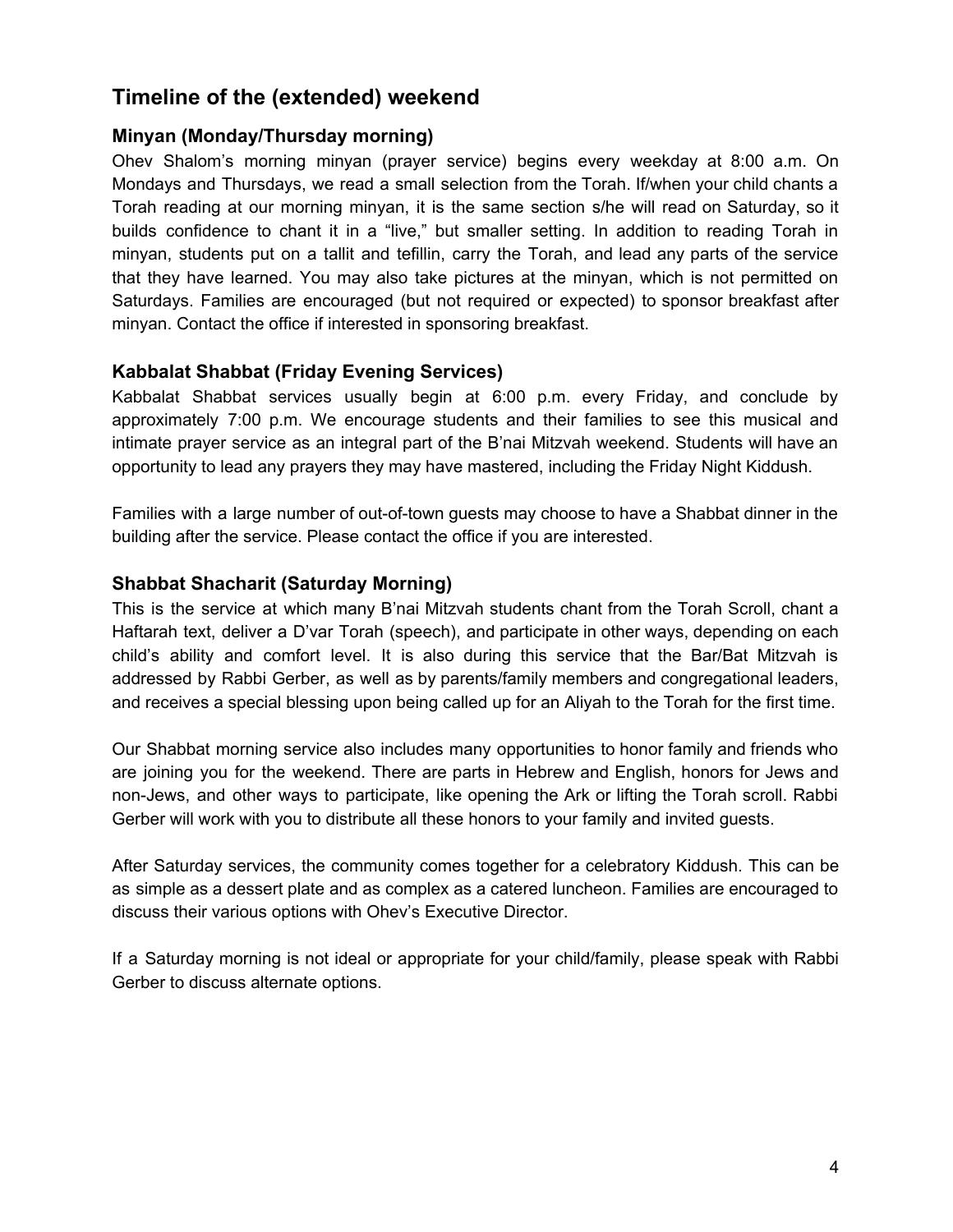# <span id="page-4-0"></span>**Opening Conversations and Experiences**

Even before your child begins a formal course of study, there are things you can do to make sure that your family gets the most out of the Bar/Bat Mitzvah process and experience. **At its best, this can be a year of deeper connection to community and to family, a time to explore and transmit values, and an opportunity for meaningful Jewish discovery.** Here are some suggestions for making the Bar/Bat Mitzvah year really count, right from the start:

- 1. **Take some time to reflect** on your own Bar or Bat Mitzvah (or about your experience of young adolescence and any rites of passage you may have celebrated). What do you remember about that time in your life? What about that experience do you hope to pass along? What do you hope NOT to replicate? Prepare to discuss some of these reflections at your first meeting with the rabbis.
- 2. **Join us for Shabbat.** If you are not already a regular service-goer, pick several weekends over the year and plan to come to synagogue with your child(ren). Team up with other B'nai Mitzvah families. Be open to the experience, without worrying about how much you do or don't know. Read through the *Siddur* (prayerbook). Allow yourself to be a learner. Choose a Shabbat that is a Bar/Bat Mitzvah Shabbat, and also one that isn't. Afterwards, reflect on what did and did not resonate with you. Talk about it as a family.
- 3. **Make a list** of values that you associate with becoming a Bar/Bat Mitzvah a responsible member of the Jewish community. What Jewish ideas and values do you want to express through the Bar/Bat Mitzvah process? What are some concrete choices you can make to express these values? What do *you* wish you knew more about?
- 4. **Choose (or make) a Tallit**. The Tallit (prayer shawl) can be a deeply personal ritual item, and one that is sometimes passed down through generations. Talk with your child about what kind of tallit s/he would like to use at the Bar/Bat Mitzvah - an heirloom (if there is one)? One from a special place or person? One from Israel? Do you want to make one? This conversation can be a wonderful jumping-off point for talking about the meaning of becoming a Bar/Bat Mitzvah. Our Gift Gallery offers a large selection of Tallit as well.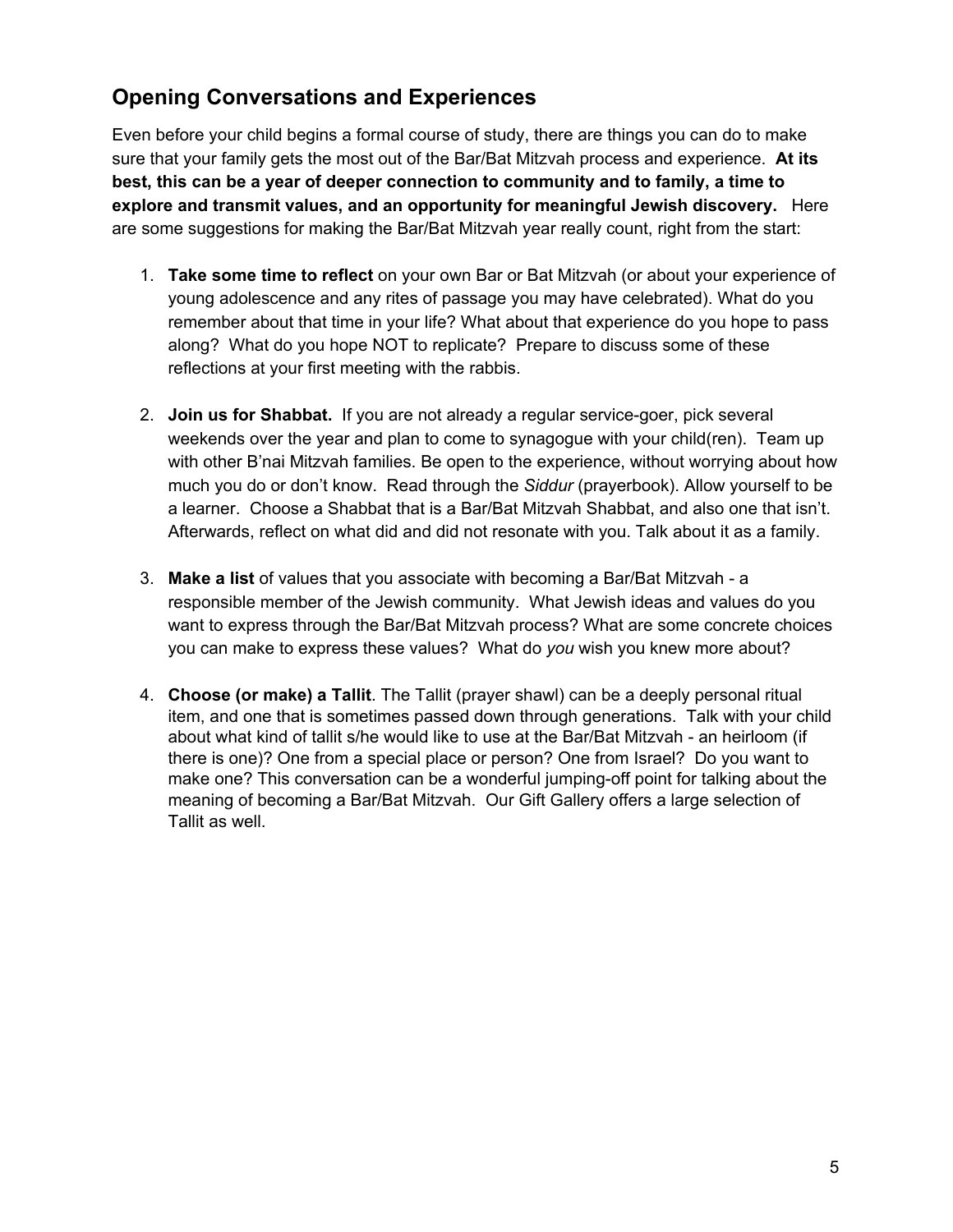# <span id="page-5-0"></span>**Before Lessons Can Begin**

These requirements and responsibilities have been developed to ensure that all students have the opportunity to experience a rite of passage that is Jewishly authentic and meaningful, as well as to ensure that this process is a sustainable one for the community. Please review carefully, and do not hesitate to contact Rabbi Gerber or Rabbi Miller with any questions or concerns.

1**. AGE OF STUDENT:** According to Jewish tradition, boys come into Jewish adulthood at the age of 13, while girls become Jewish adults at the age of 12. A *Bar/Bat Mitzvah* celebration can only take place after the child has reached the age of adulthood, according to the Jewish calendar. At Ohev Shalom, we typically wait until all students have reached the age of 13; however, families who wish to celebrate the *Bat Mitzvah* of a daughter after her  $12<sup>th</sup>$  birthday may discuss that possibility with Rabbi Gerber. If you do not know your child's Hebrew birthday, feel free to ask Rabbi Gerber or consult one of several online Hebrew date converter tools, e.g. www.hebcal.com.

2. **JEWISH STATUS ACCORDING TO HALACHAH** (JEWISH RITUAL GUIDELINES): Ohev Shalom is a member of the United Synagogue of Conservative Judaism, and thus follows the guidelines of Conservative synagogues around the world. As such, Jewish status is determined by the mother, what's known as "matrilineal descent." If the Bat/Bar Mitzvah student's biological mother is/was not Jewish, please speak with Rabbi Gerber at your earliest convenience.

3. **FINANCIAL RESPONSIBILITY**: In order for a Bar or Bat Mitzvah celebration to take place at Ohev Shalom, you must be a member in good standing. In addition, the B'nai Mitzvah fee must be paid in full before tutoring can begin. This fee includes weekly lessons with Rabbi Miller beginning approximately one year before the scheduled date, study materials including a Shabbat Siddur, a chumash, and approximately three months of tutoring with Rabbi Gerber, rehearsal time, candy, and a special B'nai Mitzvah certificate. The fee, currently \$1,000, will be assessed at the same time you receive your date and can be paid in installments. If you have a question or concern about your financial status, please contact our executive director. **Please understand that we will work with all families to make your celebration happen within your means;** however, there are certain fees that cannot be waived. Families experiencing financial challenges are encouraged to make special arrangements, and are invited to speak with Rabbi Gerber, Missy Lowdermilk, or the synagogue president to begin this conversation.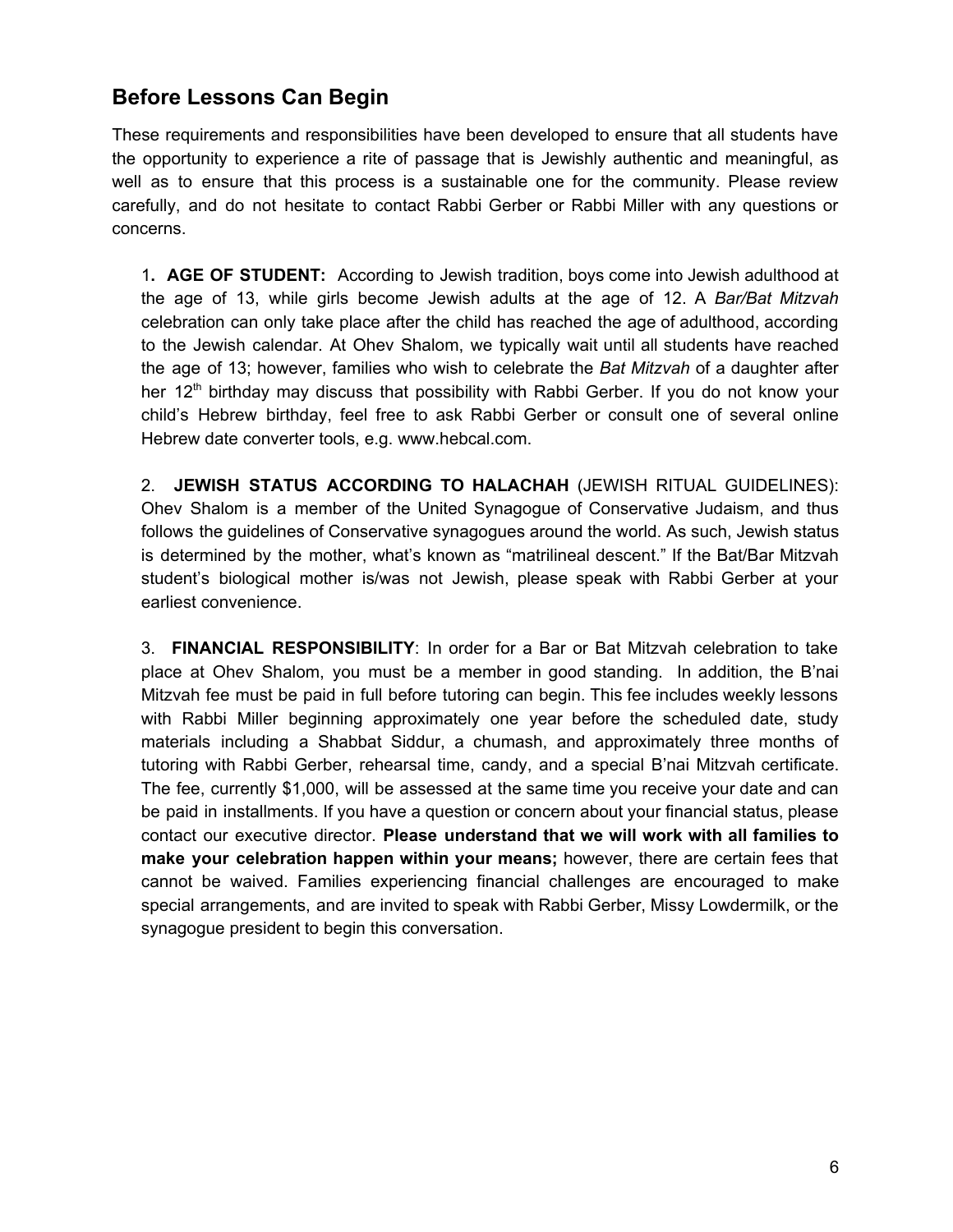# <span id="page-6-0"></span>**The Preparation/Learning Process**

## <span id="page-6-1"></span>**Tutoring Sessions with Rabbi Miller**

#### **(starting 1 year to 10 months before the Bar/Bat Mitzvah Celebration)**

Beginning roughly a year before the Bar/Bat Mitzvah service, students meet with Rabbi Miller to learn prayers and skills. Tutoring sessions last ½ hour, so it is important to arrive on time! At times (secular or Jewish holidays, vacations, illness, etc..) it may be necessary to schedule make-up sessions or remote sessions by phone or video chat. In general, however, lessons should be conducted in-person. Weekly FaceTime lessons are not an option!

The purpose of these tutoring sessions is for Rabbi Miller to introduce new content, check students' progress, and to give them tips for catching mistakes. **Students are expected to practice consistently at home, and to come to tutoring sessions prepared** (based on targets and instructions from the previous session).

#### **Staying on Track, and the Role of Parents**

Perhaps the most challenging part of this process for students is staying on track for a full year. In order to help students stay focused and accountable, Rabbi Miller will work with students to create a *Brit Limmud* (Study Agreement) along with their parents at their first tutoring session. (See Appendix B, p. 16)

 **Why do we ask parents to participate in creating the** *Brit Limmud***?** It is the rare 12- or 13-year-old who is able to stay committed to a study schedule without any adult help. **Even parents who do not have knowledge of Hebrew or Jewish prayer can make a dramatic difference, simply by helping their children stay accountable to their agreements, or by listening to them chant and providing encouragement.** Including parents in the Brit Limmud also keeps parents in the loop, so that you will know if your child needs some redirection or additional support. Students do better when they know the adults in their lives are there to help, and to keep them accountable to their own goals.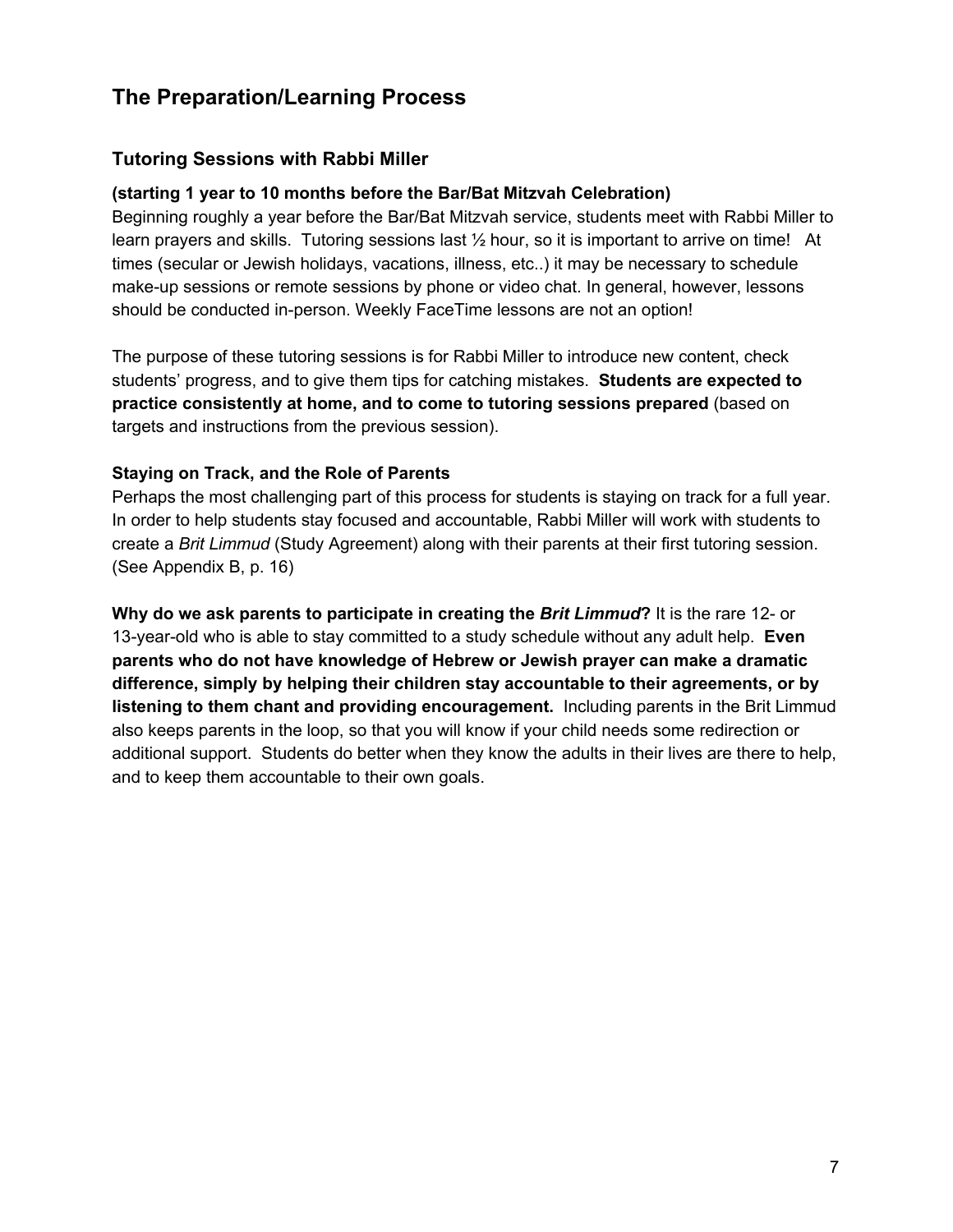## **The Mitzvah Project**

## **(Starting roughly 6 months before the Bar/Bat Mitzvah Celebration)**

This piece of the Bar/Bat Mitzvah year can be a chance for families to explore shared Jewish values and to consider what it means to serve others as part of the process of becoming a responsible adult. Each child and each family is allowed a great amount of flexibility in choosing both your project and your congregational activities. Nevertheless, all Mitzvah Project involvement must be approved ahead of time by Rabbi Gerber, and completed by the time of your child's Bar/Bat Mitzvah celebration.

## **There is no one right way to decide on a Mitzvah project, but some families find it useful to consider the following:**

- Is there a cause or issue that is connected to your family or family history?
- Is there something in current local or world events that has grabbed the attention of the Bar/Bat Mitzvah student?
- Do you already have a "family project" of some kind an ongoing relationship with an organization or community that you would like to fold into the Bar/Bat Mitzvah process?
- Are you most drawn to the idea of a hands-on project, or a fundraising campaign?
- What are the resources you have in greatest abundance? Time? Money? Energy? Creativity? Know-how? Connections to people in a particular field?
- What projects have you seen others do that you admired?
- What priorities do you most want to emphasize in this process Supporting the Jewish community? Serving the local community? Exploring root causes of issues? Making a personal connection? Learning about the experiences of others?
- For families with multiple children: Might you consider starting a Mitzvah Project with your oldest child, and passing it along to younger siblings? A project that you all engage in together, and over several years, can be particularly meaningful for everyone involved.

We advise that students make a decision about a Mitzvah Project about **6 months from the Bar/Bat Mitzvah date**, and that they check in with Rabbi Gerber at that time. But there is absolutely nothing wrong with beginning earlier! There is a list of resources in Appendix D (p. 19) of this handbook to help you get started.

In addition to executing an independent Mitzvah Project, we also ask our students and their families to choose **two** synagogue-wide efforts to support over the course of the Bar/Bat Mitzvah year. Some activities you might want to consider joining include:

- The High Holiday Food Drive
- The Thanksgiving Turkey Drive (most years, this is conducted on the Sunday before Thanksgiving)
- The Mispallelim Oy Vey 5K (in the fall)
- One of Ohev Shalom's blood drives
- The Martin Luther King Day of Service
- Serving dinner at the Life Center in Upper Darby
- The Anti-Defamation League's Walk Against Hate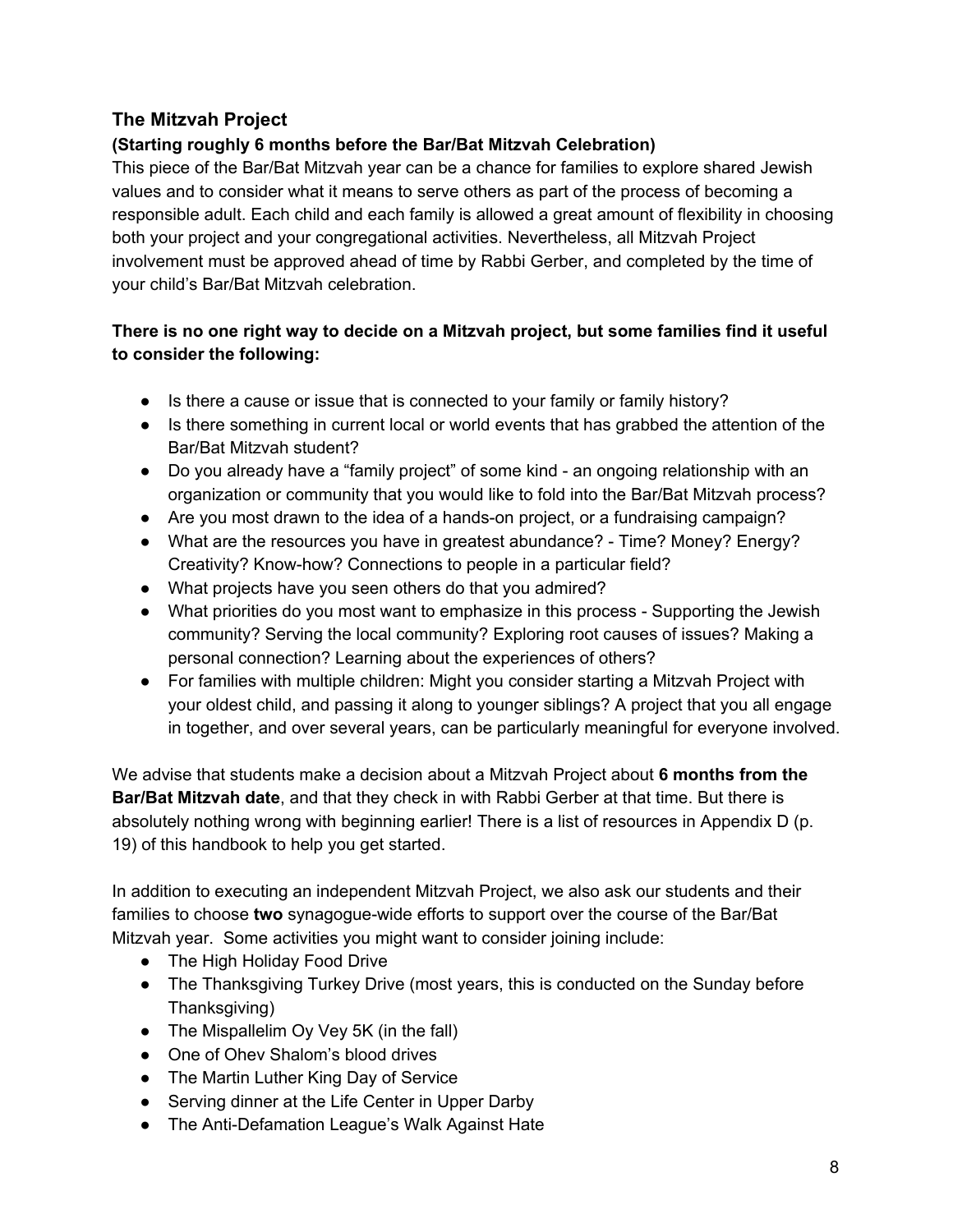## **Tutoring Sessions with Rabbi Gerber**

## **(starting 12-14 weeks before the Bar/Bat Mitzvah Celebration)**

<span id="page-8-0"></span>Approximately twelve weeks before the Bar/Bat Mitzvah, the child will begin meeting on a regular basis with Rabbi Gerber to discuss the following:

- The D'var Torah (speech) which the child will deliver at his/her ceremony. The D'var Torah will allow the child to absorb the meaning of the Torah/Haftarah portions, to make personal meaning of elements s/he finds interesting in the portions, and to share a related message to the congregation on the Big Day. The support of parents in this endeavor is critically important.
- The meaning of the Torah portion, Haftarah portion, and the prayers that the child will lead, linking all (if possible) to the Mitzvah project.
- The meaning and spirituality of becoming a Bar/Bat Mitzvah.
- The child's Jewish identity and interests, including family origins (family tree) and the meaning and derivation of your child's Hebrew name(s).
- The child's other interests (academic, athletic, etc).
- Other general Jewish skills, like putting on a tallit and tefillin.
- Training your child in the skills of public speaking.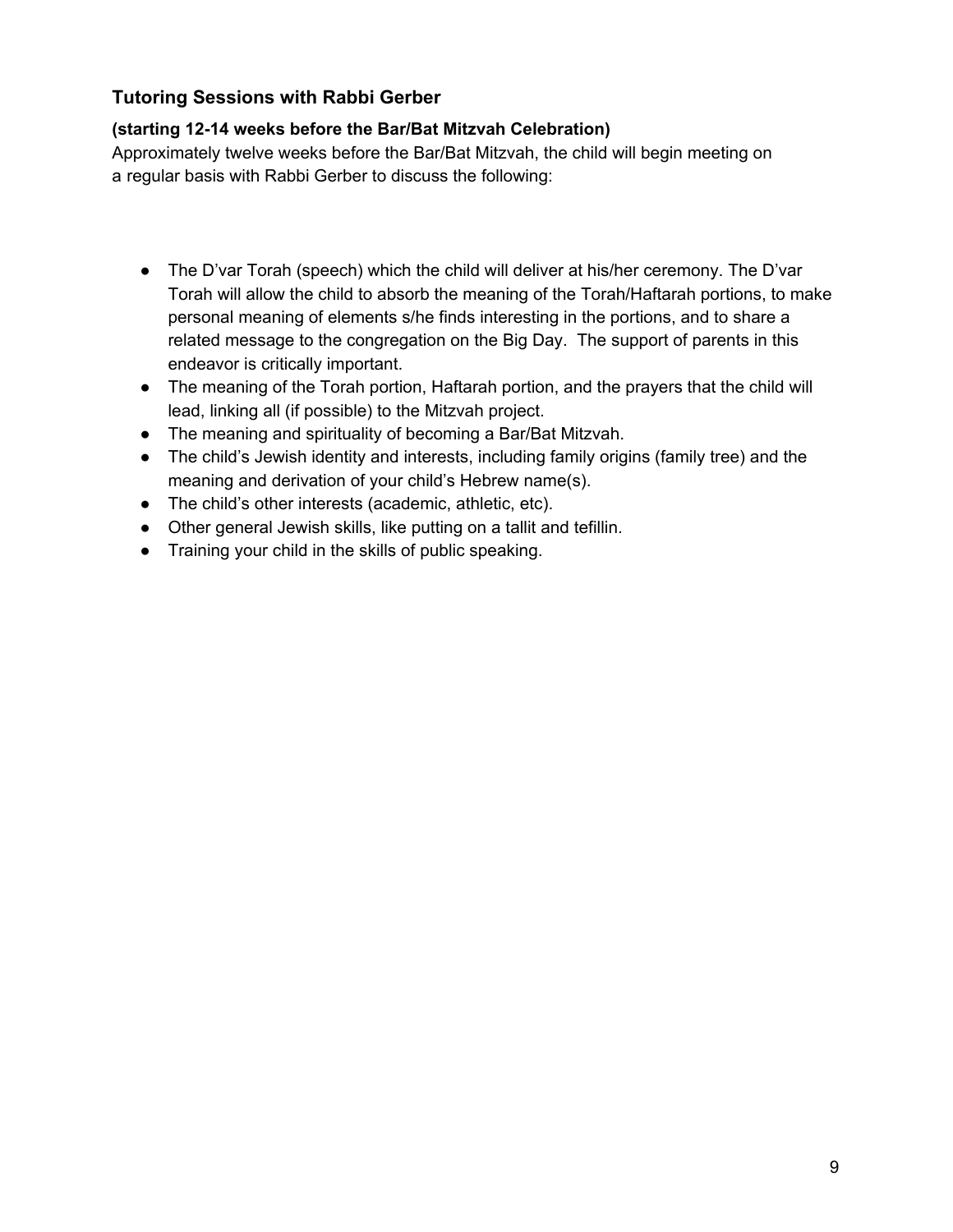# <span id="page-9-0"></span>**Service Planning**

As you approach the day of the Bat/Bar Mitzvah celebration, you will be working with Rabbi Gerber and Executive Director Missy Lowdermilk to arrange the details of the service and your arrangements for the use of the synagogue facilities. The following are some guidelines and considerations to include in your planning:

- **Inclusion of the entire 7<sup>th</sup> grade class**: Our Bar and Bat Mitzvah students are part of a learning community. Part of what we try to teach through religious education at Ohev Shalom is the value of inclusivity and kindness among peers. **It is expected that all members of the 7 th grade class will be invited to the Bar/Bat Mitzvah celebration of each member of the group**. If you have any questions or concerns about this guideline, please contact Rabbi Gerber or Rabbi Miller.
- **Pamphlets and Programs:** Some families choose to make a program, to be distributed to invited guests and congregants on the day of the Bat/Bar Mitzvah. These can be printed in-house at Ohev Shalom at no additional cost to you. If you would like a program to be produced, please speak with Rabbi Gerber and Missy Lowdermilk to include all honorees, select a paper color, and make any other necessary changes.
- **Assigning Honors to Family and Friends:** We encourage you to share the joy of the day with family and friends by inviting special people in your child's life to take a variety of roles in the service. A list of honors can be found in Appendix C, p. 17. (For a complete list of our Ritual Guidelines, see Appendix E, p. 20). Each Jewish man and woman must wear a tallit and a head covering when coming up to the bimah. Honors that are customarily available to family and friends include:
	- **Reading Torah**: This honor should be given to a person who has some experience chanting from the Torah, or who has significant time and motivation to prepare. Study sheets and recordings are available upon request from Rabbi Miller.
	- **Coming up for an Aliyah (Torah blessing):** This requires the ability to read Hebrew (or a transliteration). Please remind those who you are honoring with aliyot to fully prepare the blessings beforehand (see Appendix F, p. 22), so they can chant them properly when called to the Torah. We recommend you mail the blessings to all honorees ahead of time (recorded electronic versions are available from Rabbi Miller upon request).
		- Our custom is to allow one or two individuals to take an aliyah together. We do not permit group aliyot.
		- At Ohev Shalom, a non-Jewish person may go up to the Bimah with a Jewish spouse/partner for an Aliyah. Both individuals would be called up in English, and the Jewish partner would be called up in Hebrew, and would subsequently recite the blessings over the Torah. Only the Jewish honoree would wear a tallit.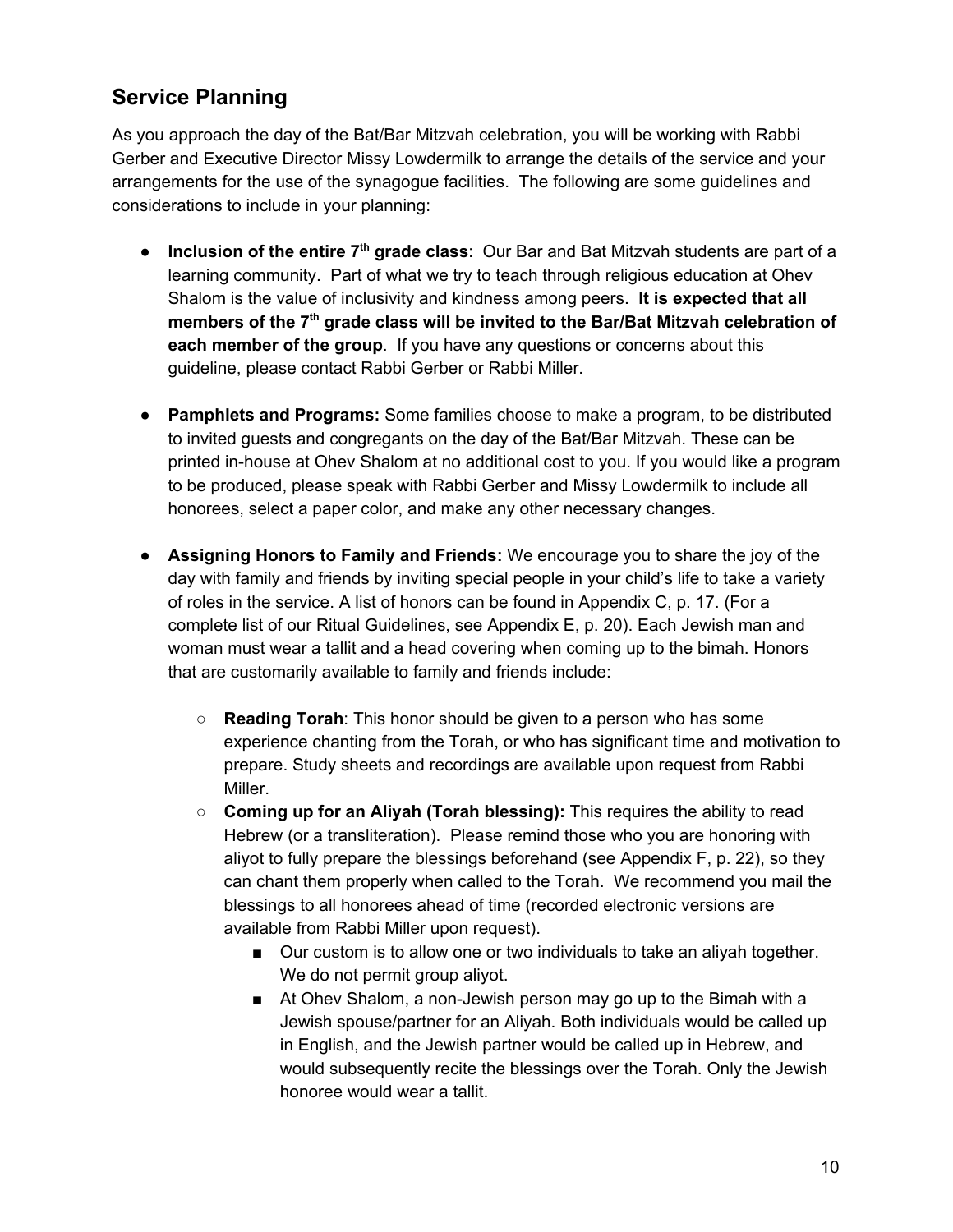- **Hagbah and Gelilah (lifting and dressing the Torah after reading)**: The honor of hagbah (lifting the Torah) requires physical strength. Please be sure to give this honor to someone who is physically capable of hoisting the Torah up in the air, and balancing it until seated. PLEASE NOTE: This is not the same as simply carrying the Torah around. Please speak with Rabbi Gerber if you have any questions about this.
- **○ Opening/closing the Ark:** This is done twice once before the Torah service and once after - so you can give the honor out two times. Younger siblings or relatives are permitted to open the Ark.
- **○ Reciting an English Reading:** There may be as many as four English readings during the service (Prayers for Community, Country, the State of Israel, and Peace). This is an ideal role for non-Jewish family members or for those who cannot read Hebrew or a transliteration.
- See Appendix C, p. 17 for full list of available honors.
- Tossing Candy: Prior to the Haftarah chanting, our gabbaim (ushers) will provide members of the Bar/Bat Mitzvah family and those present in the congregation with soft candy for celebratory tossing after the completion of the Haftarah. This candy is provided, free of charge, by the synagogue. Please note: No other candy may be used other than that which will be distributed by the gabbaim.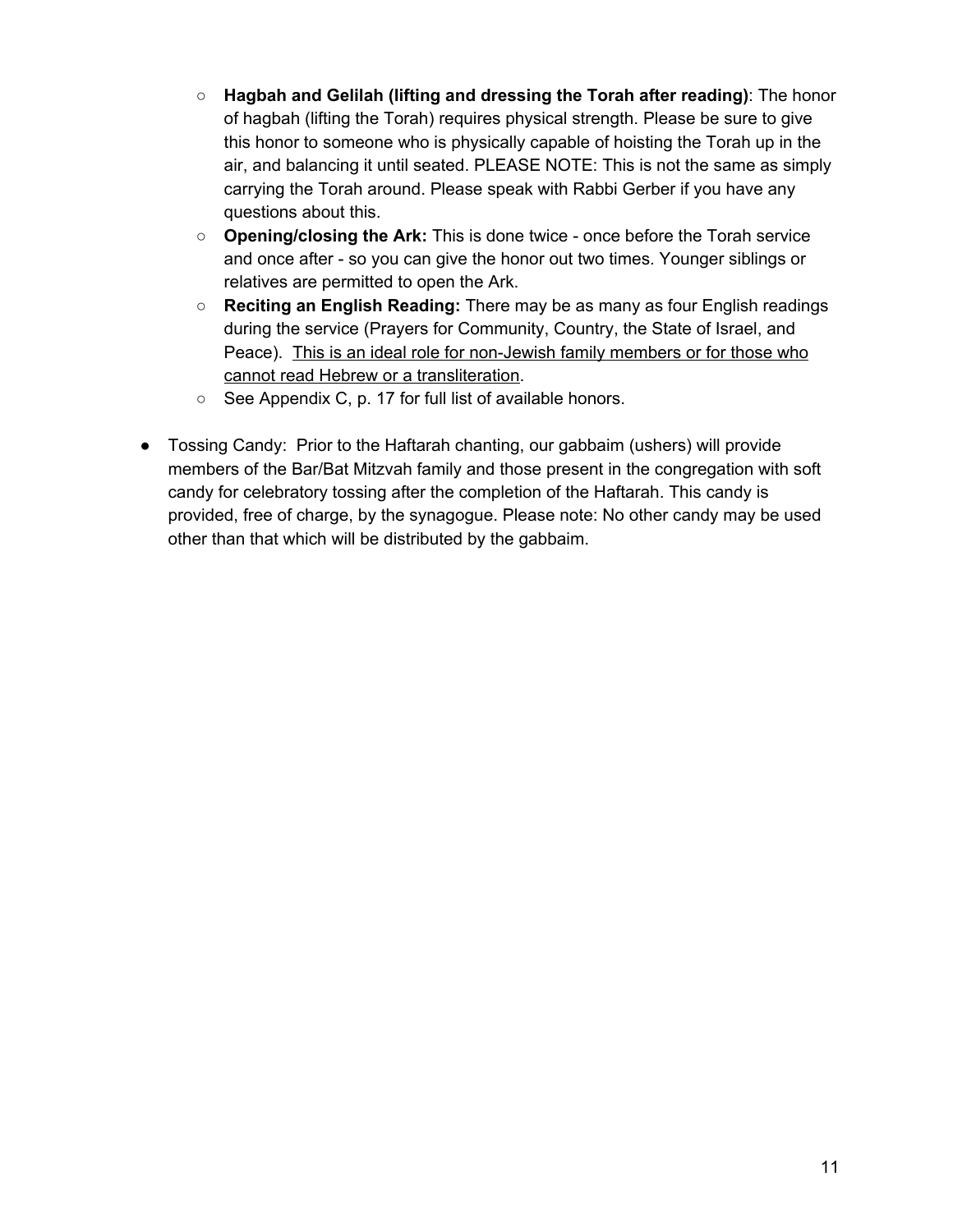## <span id="page-11-0"></span>**[Event Planning](http://drive.google.com/open?id=1hQSqEoJhInb7KZl0z3aeBUUxW1RNHemwnxdmqoYvs6Q)**

- **●** *L'Chaim* **article/sponsorship:** At least two months prior to your date, please send a headshot photo (.jpg format) and a short bio of your child to [newsletter@ohev.net](mailto:newsletter@ohev.net) for inclusion in our monthly newsletter, *L'Chaim*. Our editors must receive this information by the 1st day of the month prior to the Bar/Bat-Mitzvah (e.g. for an event in May, the editors would need the submission by APRIL 1st). Include favorite achievements and interests and information about the child's mitzvah project if appropriate. If you would like to sponsor an issue of the *L'Chaim* in your child's honor (\$180), it will be acknowledged in a banner on the front cover.
- **● Archives Showcase Display:** We would like to honor your child during the week preceding their Bar/Bat Mitzvah by dedicating the archives window case (in the main hallway) in their honor. We will play a slideshow of as many pictures as you would like to give us, as well as dress the case with any other memorabilia that you would like to include to honor them. We ask that the pictures be given on a flash drive at least three weeks before the big day. If you don't have digital pictures, we would be very happy to scan your pictures for you, and put them on a flash drive (that you would provide) so that you will have a digital montage after the big day. You can leave the flash drive and/or pictures in the synagogue office. Please contact Missy Lowdermilk at exec@ohev.net if you have any questions.
- **● Use of synagogue Facilities:** We encourage all families to hold their celebrations in the synagogue. Not only is it more convenient for your guests, but we do not charge for the use of our rooms for day-time parties. This also ensures a Kosher, Shabbat-observant affair in keeping with the spiritual meaning of becoming a Bar/Bat Mitzvah. You may choose to host a luncheon following the service, and/or a dinner or party in the evening after Shabbat in our beautiful reception room and auditorium. The reception room is also the perfect place to host Shabbat dinner after Friday night services if you have a lot of out-of-town guests. There is a fee for all evening rentals. When you choose to have your celebration in the synagogue, you also gain the support of a group of people who have helped prepare for many B'nai Mitzvah celebrations in the past. Our staff, leadership, and many members can offer suggestions that will enhance your celebration and may even save you money. Congregation Ohev Shalom's Executive Director can suggest many choices for music, flowers, decorators, approved Kosher caterers, or other professionals. Please refer to the Ohev Shalom Celebrations Guide for more information. We recommend that you make your room reservations a year in advance. Although priority is given to our B'nai Mitzvah families, we recommend that you make your room reservations no later than the spring of your child's sixth grade year. The Ohev Shalom calendar is set in May for the forthcoming year.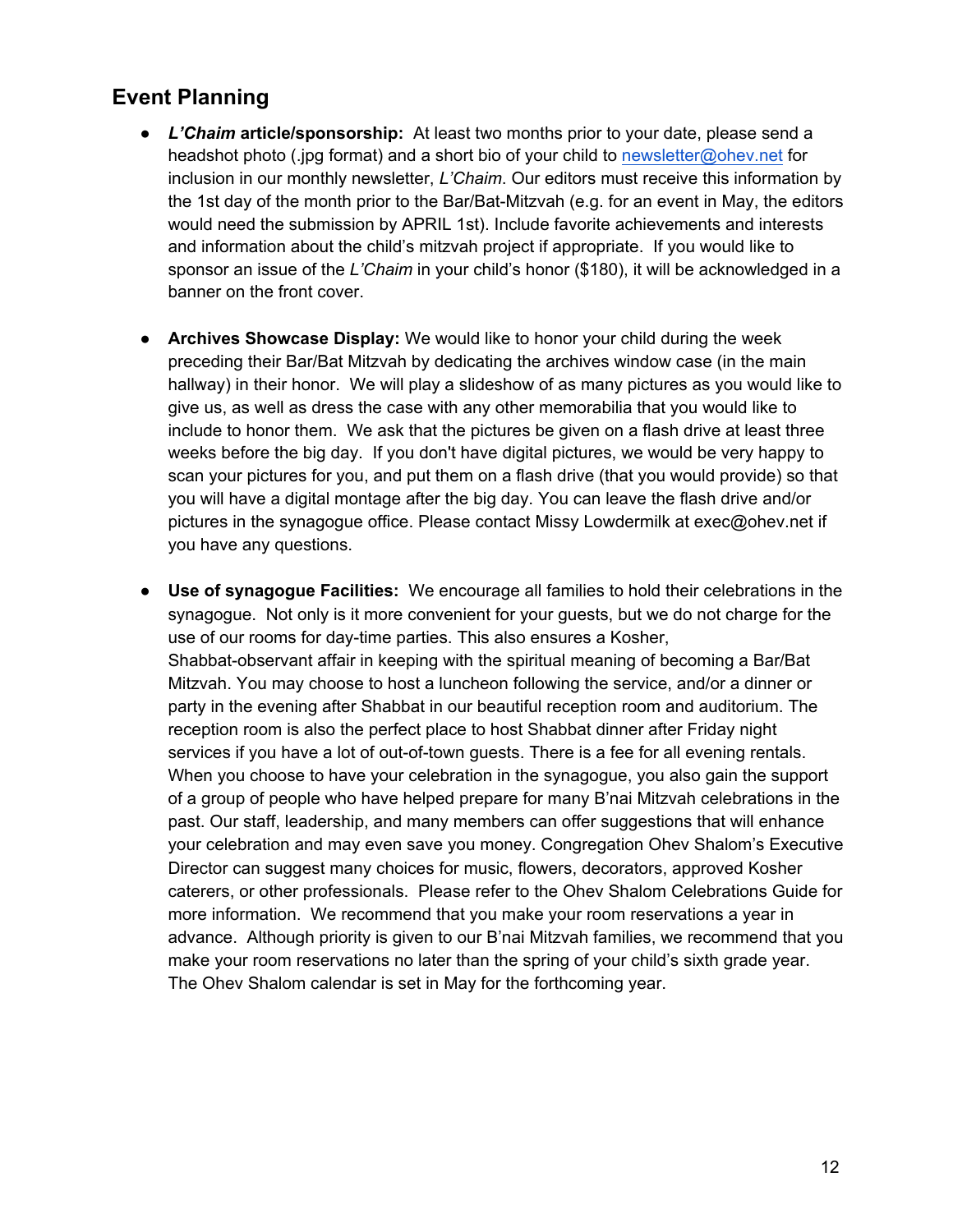# <span id="page-12-0"></span>**[Who do I talk to about….?](#page-0-0)**

## STAFF RESPONSIBILITIES

**Rabbi Jeremy Gerber:** Works with students to prepare a D'var Torah (speech). Coordinates Mitzvah Project plans with each family/student. Puts together the service outline, and oversees the distribution of aliyot and other honors at the service. Coordinates the printing of the Bar/Bat Mitzvah program, to be made available at the service. Practices putting on tefillin with each student, and is available to discuss questions/concerns regarding the purchasing of a tallit.

**Rabbi Kelilah Miller:** Teaches liturgical skills to students in the months leading up to the Bar/Bat Mitzvah, provides study materials and recordings (as necessary) for both students and their families, and arranges rehearsal sessions in the sanctuary.

**Missy Lowdermilk:** Arranges for use of facilities. Please talk to Missy about approved Kosher caterers and supermarkets. All financial matters can be discussed with her. Missy will order your linens and handle any special requests such as easels or video projector.

**Steve Smith:** Provides breakfast on Thursday mornings if requested. Oversees all deliveries including flowers and food, as well as all events using the kitchen. Steve will coordinate set-up of your room with you and your caterer.

**Janean Clare:** Prints the Program book for the Saturday morning service. All other B'nai Mitzvah-related business should be directed to Missy Lowdermilk or your rabbi of choice (see above).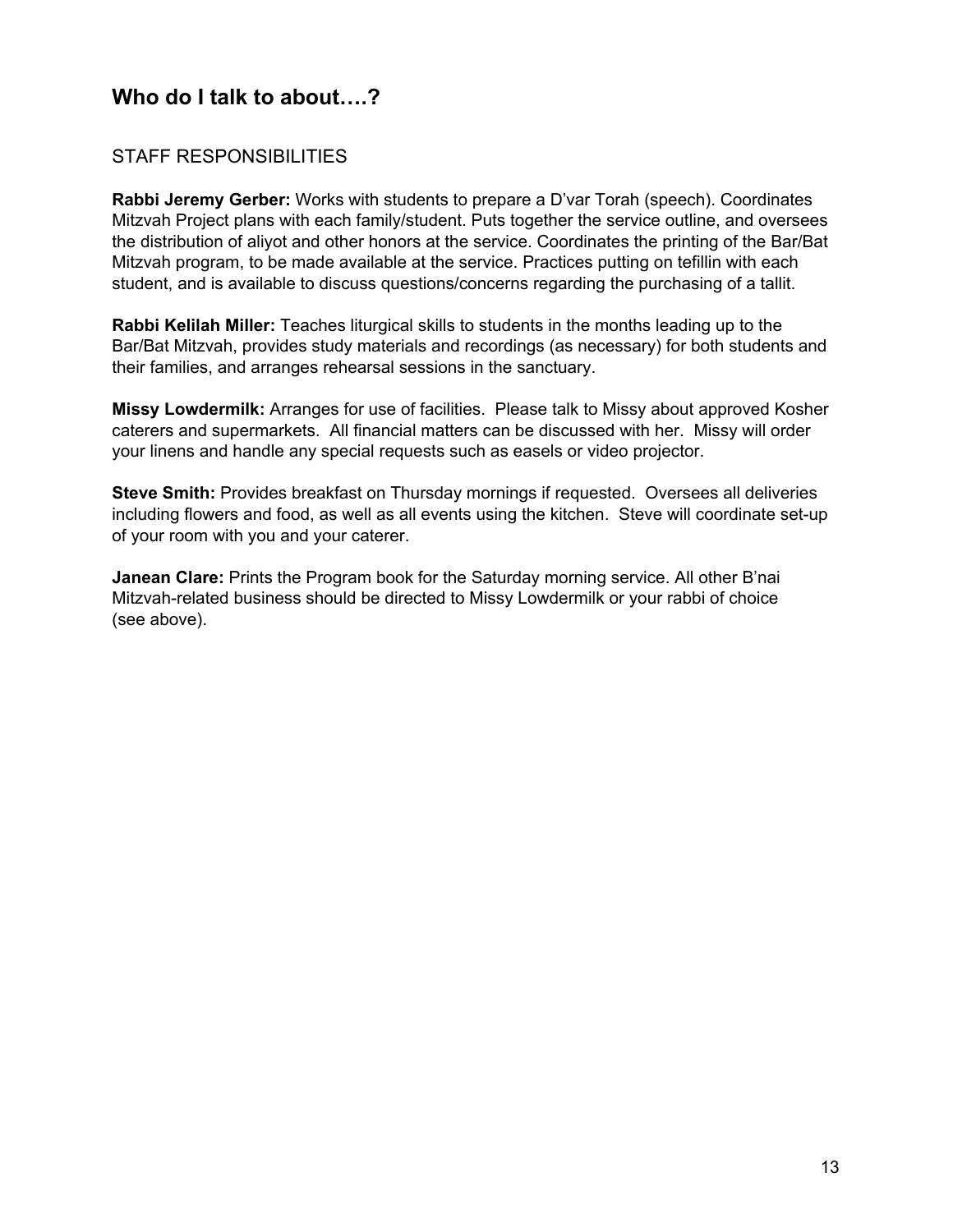# <span id="page-13-0"></span>**Appendix A - Prayers and Skills**

An important part of becoming a Bar/Bat Mitzvah is gaining the privilege of leading prayers and chanting from our sacred texts on behalf of the whole community. Our students assume these leadership roles for the first time when they lead prayers and chant from the Torah and Haftarah at their Bar/Bat Mitzvah service. **This requires months of focused effort.** Students who are able to work consistently through their year of study come away with a strong feeling of accomplishment that comes from achieving a long-term goal, and many enjoy the opportunity for one-on-one attention and mentorship from the rabbis who work with them.

While students have different areas of strength, and some may take on more or fewer components of the service, our aim is to help our students learn the following:

#### **1. Torah Trope**

This is the system of symbols that indicates the melody of the Torah reading. The Torah scroll itself does not contain any vowels or musical notes. These must be learned, and partially memorized, ahead of time, through weekly study and repetition with a rabbi. It is a skill that students can use for the rest of their lives, and will enable them to read from the Torah in any community, wherever they go.

## **2. The Maftir (8 th ) Aliyah of the Torah Reading**

This is the final section that is read from the Torah on Shabbat. It is traditional for a Bar/Bat Mitzvah to read this section from the Torah as a "grand finale" to the Torah reading. It is typically between 3-5 verses long. Students who wish to, and who have a good grasp of the technique, may read more than one section of the Torah portion.

#### **3. The Aliyah Blessings**

These are the blessings before and after the Torah reading that Jews can ONLY say when they become an adult within the Jewish community. In many ways, the entire service centers on the moment when the Bar/Bat Mitzvah is called up to recite these blessings; this is considered the transitional moment when your child achieves the age of maturity in the Jewish community.

#### **4. The Haftarah**

The Haftarah is a section from the Book of Prophets that is chanted after the Torah reading. Each Torah portion was assigned a unique Haftarah centuries ago. There is always some connection between the Torah portion and the Haftarah, though sometimes it is a bit of a stretch! The Haftarah is chanted according to a melody that is slightly different from the melody of the Torah, but it uses the same system of symbols. There is a different Haftarah for each Shabbat of the year, and they can vary widely in length.

#### **5. The Blessings of the Haftarah**

The Haftarah, like the Torah reading, is preceded and followed by special blessings, and these too are sung to a particular tune. These blessings focus on the theme of prophecy and the role of the Prophets in our tradition.

### **6. Friday Night Kiddush**

This is the blessing over wine that helps to usher in Shabbat. It is recited both as part of the Friday night service in the synagogue, and in the home before the Shabbat meal.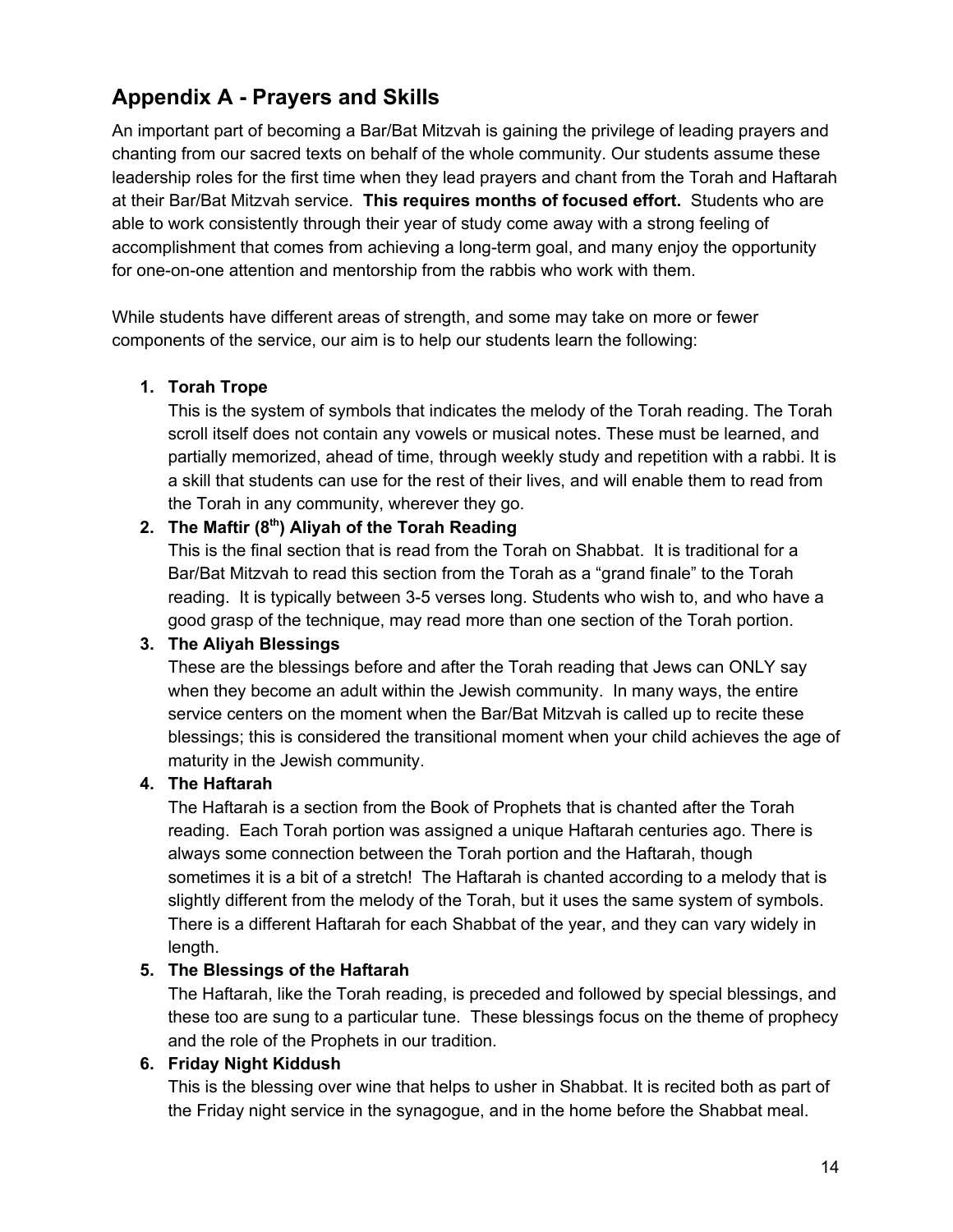This is a prayer that our B'nai Mitzvah can use in their lives long after the "Big Day", and is an important part of each person's "Jewish prayer toolbox."

# **7. Selections from the Service, particularly the Torah Service**

Students who have mastered all of the above may choose to take on additional parts of the Shabbat morning prayers. The Torah service is full of beautiful melodies that are touchstones for many Jewish prayer communities. These are also skills which can be used for decades to come, in Jewish congregations around the world!

## **8. The Shema and V'Ahavta**

The Shema and V'Ahavta prayers are the central creed of Jewish religion. Many of our students will already be familiar with these prayers, and may choose to lead them as part of their service. Both are actually directly quoted out of the Torah, and the V'Ahavta is chanted according to the Torah cantillation system.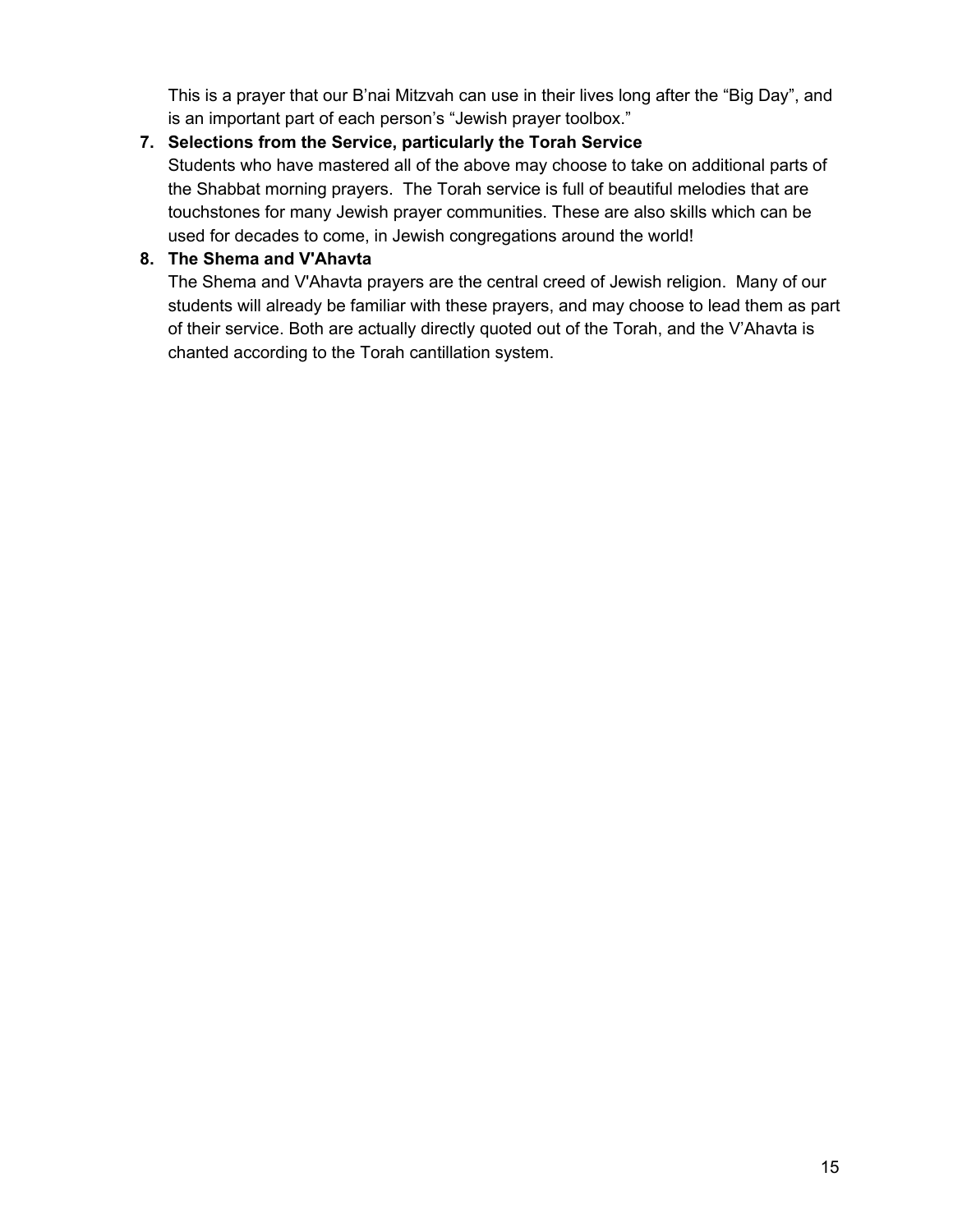**Appendix B - Brit Limmud (Study Agreement) Worksheet:**

Name of Student: \_\_\_\_\_\_\_\_\_\_\_\_\_\_\_\_\_\_\_\_\_\_\_\_\_\_\_\_\_\_\_\_\_\_\_

**When do you feel most alert in the day?**

**Do you like to study in long chunks or in short bursts?**

**What kinds of reminders help you remember the things you need to do? (calendar reminders, sticky notes, alarms?)**

**How will you know if you are on track?**

**How would you like your parents to help you?**

**What do you think will be the hardest part of studying for your Bar/Bat Mitzvah?**

**What do you think will be easiest for you?**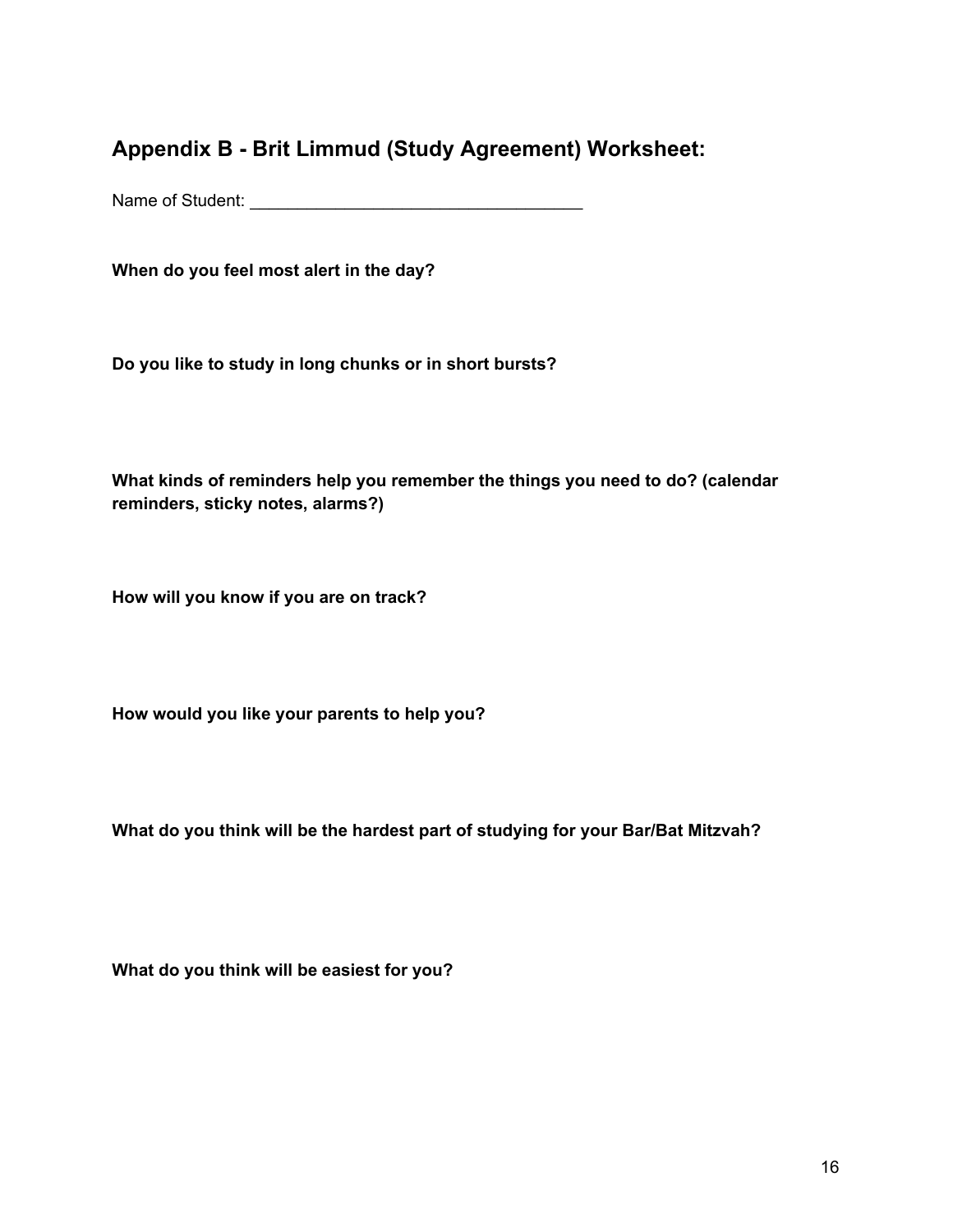# <span id="page-16-0"></span>**[Appendix C - Available](#page-0-0) Honors (Saturday morning)**

(Honors that can be taken by Jewish or non-Jewish family members and friends are underlined)

## **Checklist of Honors for Shabbat Morning Service**

- 1. Open and Close Ark (one or two people)
- 2. Carry the Torah (unless the Bar/Bat Mitzvah student is carrying it)
- 3. First aliyah (Kohen or Bat Kohen)
- 4. Second aliyah (Levi or Bat Levi)
- 5. Third aliyah
	- 3<sup>rd</sup>-7<sup>th</sup> are not for Kohanim or Levi'im
- 6. Fourth aliyah
- 7. Fifth aliyah
- 8. Sixth aliyah
- 9. Seventh aliyah
- 10. Maftir aliyah/Haftarah (Bat/Bar Mitzvah student)
- 11. Hagbah (Lifting the Torah)
- 12. Gelilah (Dressing the Torah)
- 13. Prayer for those who serve the community (read by honoree)
	- May be given to someone who is not Jewish.
- 14. Prayer for our country (read responsively with congregation)
	- May be given to someone who is not Jewish.
- 15. Prayer for Israel (read out loud WITH congregation)
	- May be given to someone who is not Jewish.
- 16. Prayer for Peace (optional) (read responsively with congregation) - May be given to someone who is not Jewish.
- 17. Open and Close Ark (one or two people).
- 18. Carry the Torah (unless the Bar/Bat Mitzvah student is carrying it).
- 19. Person to present gifts on behalf of Sisterhood and Men's Club. Preferably an Ohev member.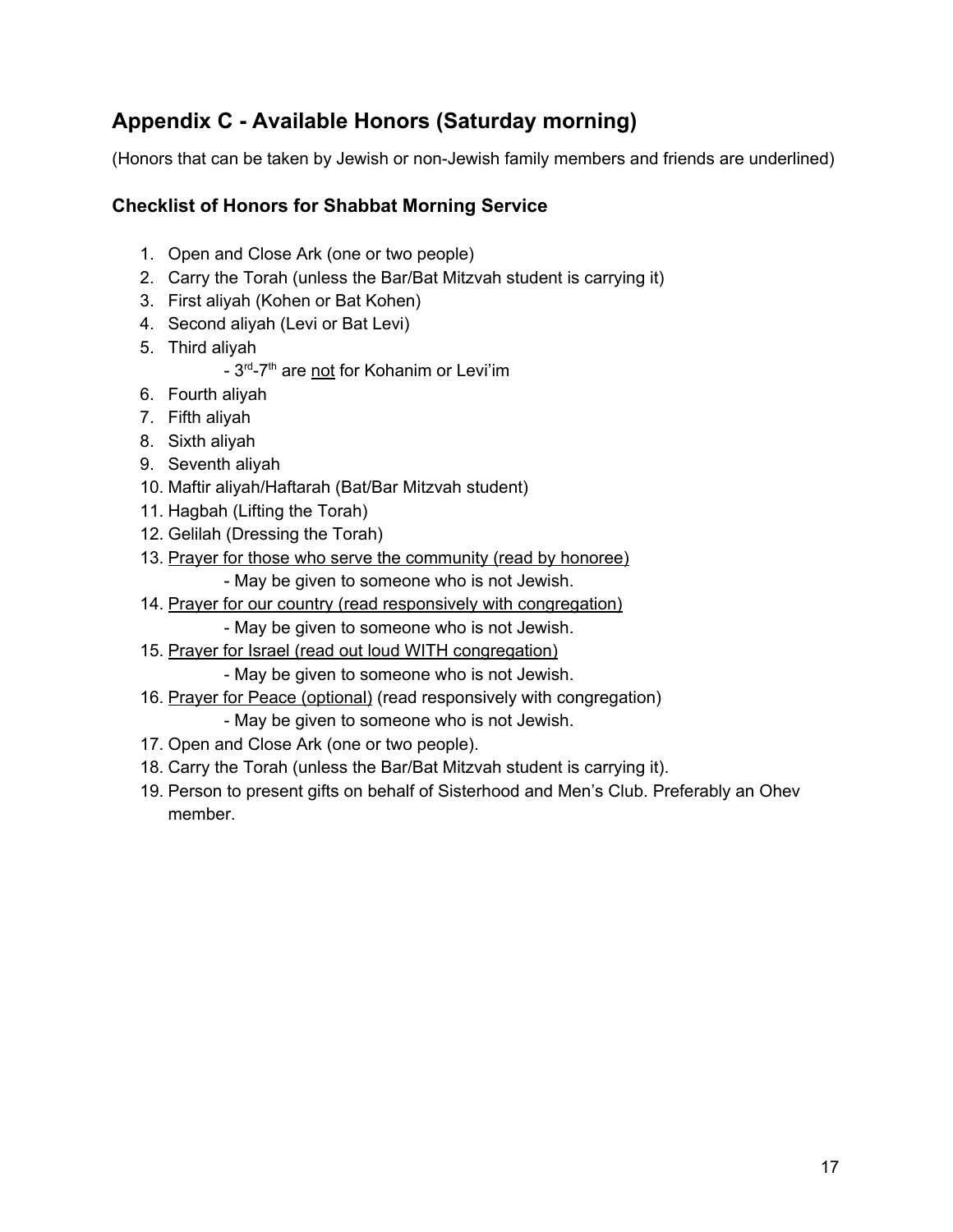# <span id="page-17-0"></span>**Appendix D - Mitzvah Project Guidelines & Ideas**

On page 8 of this Handbook, you can read about the purpose of the Mitzvah Project, and the general guidelines. In short, we ask you to:

- Pick an individual project with your child around SIX MONTHS before the Bar/Bat Mitzvah date.
- Approve this project with Rabbi Gerber.
- Participate in TWO additional Ohev projects, either through our Social Action Committee or our Chesed Committee.

## **Online Resources:**

[www.themitzvahbowl.com](http://www.themitzvahbowl.com/) [www.mitzvahmarket.com](http://www.mitzvahmarket.com/)

## **Ohev Project Ideas:**

- Reading Program through the Chester Charter School for the Arts (Social Action)
- Participate in our Martin Luther King Day of Unity (Social Action)
- Participate in supply drives, e.g. school supplies, swimsuits, sports equipment, etc. for local kids (Social Action)
- Visit elderly congregants (Chesed)
- Interview elderly congregants about Ohev history, the Holocaust, previous decades, etc. (Chesed)
- Make and deliver food to shut-ins (Chesed)

## **Mitzvah Project Ideas:**

**Arts**

- Organize an art show using original student artwork and donate the proceeds to a cause.
- Become the historian for a community organization and take pictures at their events. Collect the photos and organize them into scrapbooks.

### **Baking**

● Bake desserts and sell them to raise funds for the poor.

## **Books**

- Help a library purchase new materials by organizing your own used book sale.
- Help the Ohev library create its online catalog

## **Bullying**

• Start an Anti-Bullying campaign in your school or community by creating flyers, presenting to an audience, and getting in touch with the local newspapers to help you spread the word. Have your friends sign a petition and see how many anti-bullying pledges you can obtain.

### **Community**

- Organize a car wash at a school. Donate the proceeds to your favorite charity.
- Arrange a rollerskating party. Have each friend attending bring a non-perishable snack to donate for a food pantry.
- Host a sleepover party. Stay up all night baking cookies and bring them to a shelter.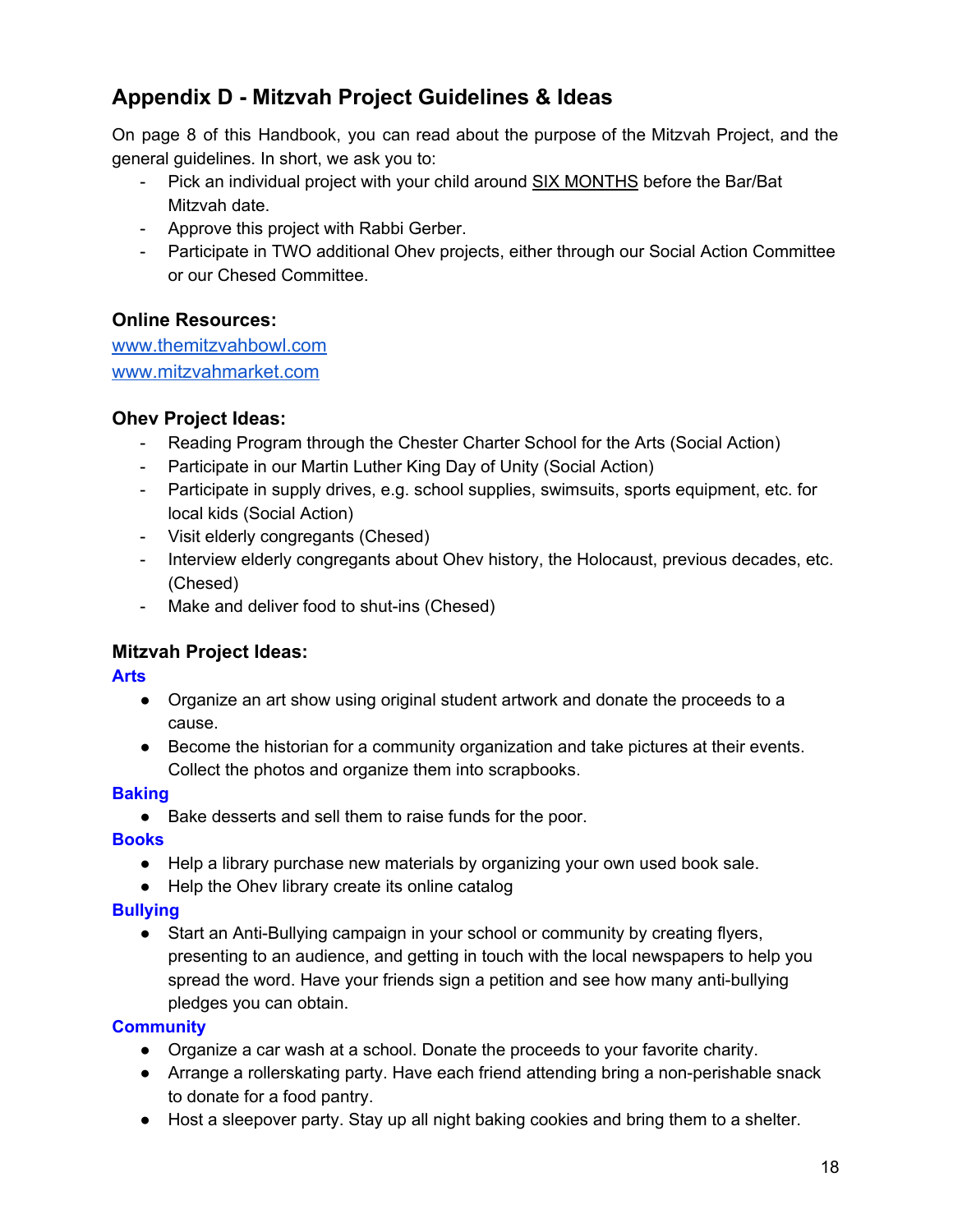#### **Dance**

- Collect old dance shoes and leotards to donate to kids who can't afford them.
- Hold a dance marathon at a studio to raise money for a charity.

#### **Education**

- Collect school supplies and donate them to a classroom in need.
- Conduct a "read-a-thon" in your school. Challenge the students to read an hour each day after school. The winning student will log the most reading hours.

#### **Environmental**

● Organize a recycling program in your school or synagogue.

#### **Food**

- Organize a bake sale as a fundraiser for a cause.
- Begin a healthy eating campaign at school. Enlist the help of the physical education teacher and guidance counselor.

#### **Games**

● Have your school sponsor a chess tournament for local students. By charging a registration fee, you may raise funds for a local charity of your choice.

#### **Ornithology**

● Become a birder and educate the public about birds. Learn more by volunteering at a local zoo or at local non-profits like the Rattlebox Nature Center or the Tyler Arboretum.

#### **Recycling**

● Put together a drive to recycle electronics. Promote it through your synagogue, school, and neighborhood with flyers. Ask the recycling company to donate a portion of their proceeds to the charity of your choice.

#### **Technology**

- Design a website for a cause.
- Designate a "no cell phone" area near your school. Promote safe driving and the use of hand-free devices.
- Teach email, surfing the web, and document creation to the elderly.

#### **Winter**

● Start a Hat, Coat or Gloves/Mittens drive for the homeless and needy.

#### **Writing**

- Write letters to politicians about your cause or political views.
- Record and write the life story of an elderly friend or family member for example, a Holocaust survivor!
- Design & create a recipe book that can be sold through your synagogue's sisterhood or at a school event, where the proceeds benefit a charity of your choice.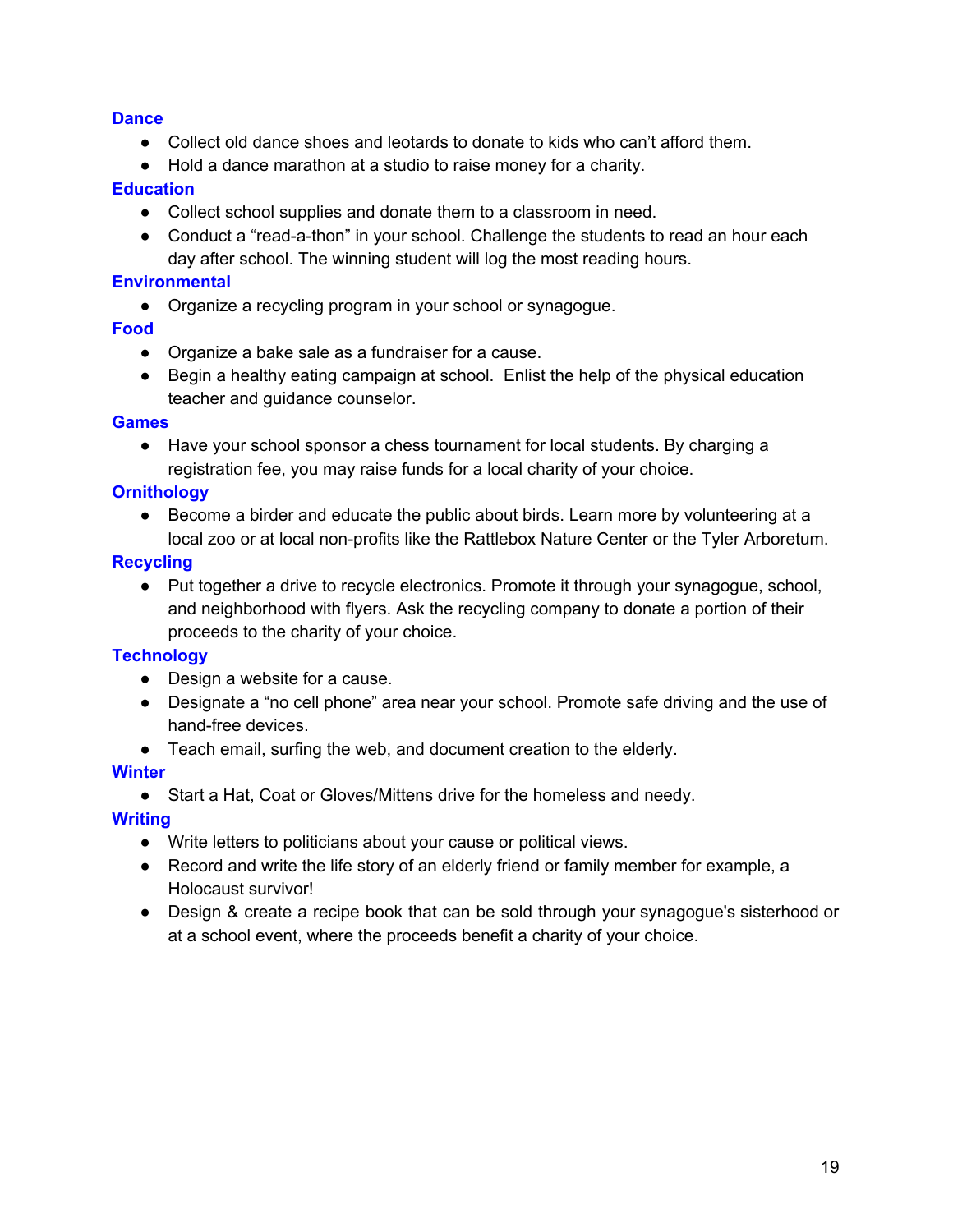# <span id="page-19-0"></span>**Appendix E - Ohev Shalom Ritual Participation Guidelines**

## *Everyone Can:*

- Stand/sit on the bimah
- Lead a congregational reading (in English OR Hebrew)
- Wear a kippah
- Recite the Mourner's Kaddish
- Dedicate a Memorial Plaque
- Touch the Torah during the processional/recessional
- Participate in dancing and singing, even in ritual settings where the Torah is present (e.g., Simchat Torah)
- Ascend the bimah with a Jewish spouse/partner for an aliyah. Both individuals are called up for the honor in English, only the Jewish person is called in Hebrew, and only the Jewish person recites the Torah blessings
- Participate in all adult education-oriented classes (e.g., Bible study class)
- Participate in (add a name to) the Mishebeirach, prayer of healing list (and CAN say a name out loud during the service)
- Participate in a Hebrew learning/Torah trope learning class
- Share life cycle events in community announcements

## *Only Jewish Individuals Can:*

- Wear a Tallit
- Recite the blessings over a Torah reading
- Read from the Torah
- Open/close the Ark
- Lead a prayer service
- Carry/lift/dress the Torah
- Carry and hold the Torah during processionals and/or dancing

# *Life Cycle Events*

## *Everyone Can:*

- Participate in the life cycle events of their children, following the guidelines, including having an Aufruf (pre-wedding) celebration
- Be buried in the Interfaith section of the Ohev Shalom Cemetery
- Have Ohev Shalom Clergy officiate at a graveside funeral or unveiling
- Have a funeral in the synagogue

## *Only Jewish Individuals Can:*

• Be married in the synagogue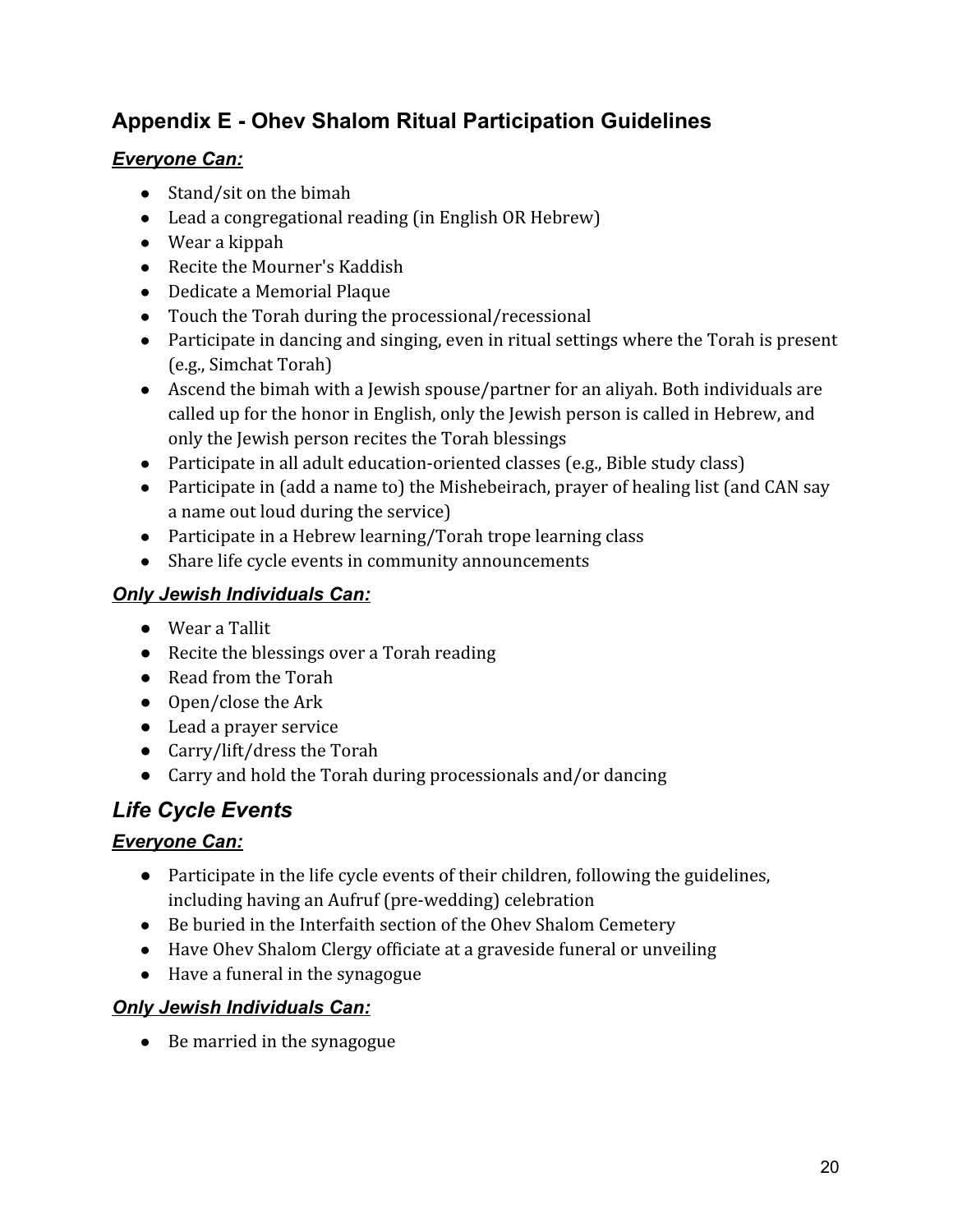# <span id="page-20-0"></span>Appendix F - Instructions for Taking an Aliyah

## **How to Take an Aliyah:**

We are very pleased to be honoring you with an aliyah, an opportunity to bless the Torah during our services on Shabbat at Ohev Shalom. We would like to provide you with a few guidelines to help familiarize you with the ritual of the aliyah, so that you can practice reciting the blessing aloud prior to the occasion, if the blessing is not familiar to you. Here you will find a complete description to help you. There are many variations in custom in different congregations. This document will give you a better sense of the minhag ha-makom (the custom of the place in which you are) at Ohev Shalom. Please note that the term "aliyah" refers not only to the honor you will have, of being called to bless the Torah, but also to the section of text which is read by someone else between the blessings you will recite.

In our congregation, we ask that you please wear a [tallit](http://scheinerman.net/judaism/synagogue/glossary.html#tallit) (prayer shawl) and kippah (head covering) when called to the Torah. Both are available in the lobby for your use.

## **1. YOU ARE CALLED TO THE TORAH**

You will be told in advance what number your aliyah is. There are generally seven aliyot on Shabbat morning. We invite you to come forward to the Torah reading table as soon as you are called, using the shortest route possible.

## **2. YOUR HEBREW NAME**

Please give your Hebrew name to the gabbai (attendant) standing on the left side of the table, facing the congregation. Your Hebrew name should be given in the form: [Your name] ben/bat [your father's name] and [your mother's name]. If you are not sure of your Hebrew name, please speak to Rabbi Gerber before the service, or mention this to the person who gave you your honor. Please note: If you are a Kohen or a Levite, you can only take the 1<sup>st</sup> (Kohen) or 2<sup>nd</sup> (Levite) aliyah.

## **3. FIND THE PLACE AND HOLD THE EITZ CHAYIM (wooden rollers)**

The reader will open the scroll and show you where s/he will begin reading. Take the tzitzit (corner fringes of th[e tallit\)](http://scheinerman.net/judaism/synagogue/glossary.html#tallit) and touch them to the word the reader points out and kiss the tzitzit. The reader may close the scroll at this time. When reciting the blessings over the Torah, it is customary to hold the bottom ends of the wooden rollers, one in each hand.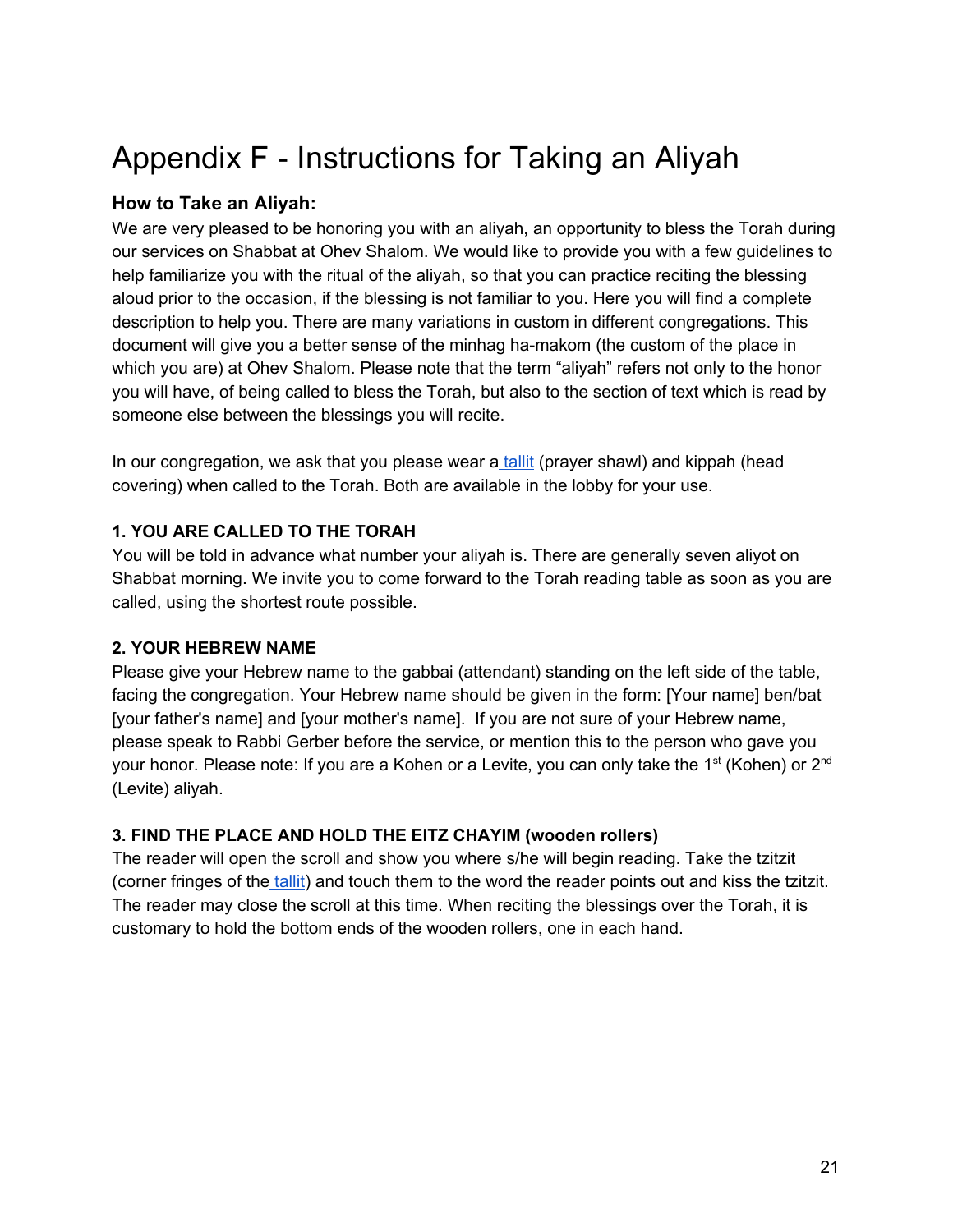#### **4. RECITE THE FIRST BLESSINGS**

**You say:**

**ָבַּרכוּ אִת יְיַ המבֹרֵך BARECHU ET ADONAI HAM VORACH** 

#### **Congregation responds:**

**ָבּרוּךְ יְיָ ַה ְמבָֹרךְ ְ לע ָוֹלם וֶָעד**

BARUCH ADONAI HAM'VORACH LE-OLAM VA-ED.

**You say:**

# **ָבּרוּךְ יְיָ ַה ְמבָֹרךְ ְ לע ָוֹלם וֶָעד.** בָּרוּךְ אַתָּה יְיָ אֱלֹהֶינוּ מֶלֶךְ הָעוֹלָם, אֲשֶׁר בְּחַר בְּנוּ מִכָּל הָעַמִּים וְנְתַן לְנוּ אֶת **תּ ָ וֹרתוֹ. ָבּרוּךְ אַ ָתּה יְי,ָ נוֹ ֵתן ַ התּ ָ וֹרה.**

BARUCH ADONAI HAM'VORACH LE-OLAM VA-ED. BARUCH ATA ADONAI, ELOHAYNU MELECH HA-OLAM, ASHER BACHAR BANU MI-KOL HA-AMIM VE-NATAN LANU ET TORATO. BARUCH ATA ADONAI, NOTAYN HA-TORAH.

#### **5. THE READER CHANTS**

While the reader is chanting from the Torah, you may be asked to hold one of the wooden rollers, to keep the scroll open, and to maintain the connection between you and the text that you just blessed! You are invited to look into the scroll while the reader is chanting.

### **6. THE FINAL BLESSING**

When the reader finishes reading the aliyah, s/he will point out the last word with the yad (pointer). Take the tzitzit in your hand, touch them to this word, and kiss them. Then recite this blessing:

# בָּרוּךְ אַתָּה יְיָ אֱלֹהֶינוּ מֶֽלֶךְ הָעוֹלָם, אֲשֶׁר נְתַן לְנוּ תּוֹרַת אֱמֶת, וְחַיֵּי עוֹלָם נָטַע **ְבּתוֵֹכֽנוּ. ָבּרוּךְ אַ ָתּה יְי,ָ נוֹ ֵתן ַ התּ ָ וֹרה.**

BARUCH ATA ADONAI ELOHAYNU MELECH HA-OLAM, ASHER NATAN LANU TORAT EMET VE-CHAYEI OLAM NATA BE-TOCHAYNU. BARUCH ATA ADONAI, NOTAYN HA-TORAH.

### **7. AFTER THE BLESSINGS**

When you have completed the second blessing, move over to the right, to make room for the next person called to the Torah. It is the custom to remain at the reading table for the duration of the next person's aliyah. When that person has completed his/her aliyah, you may return to your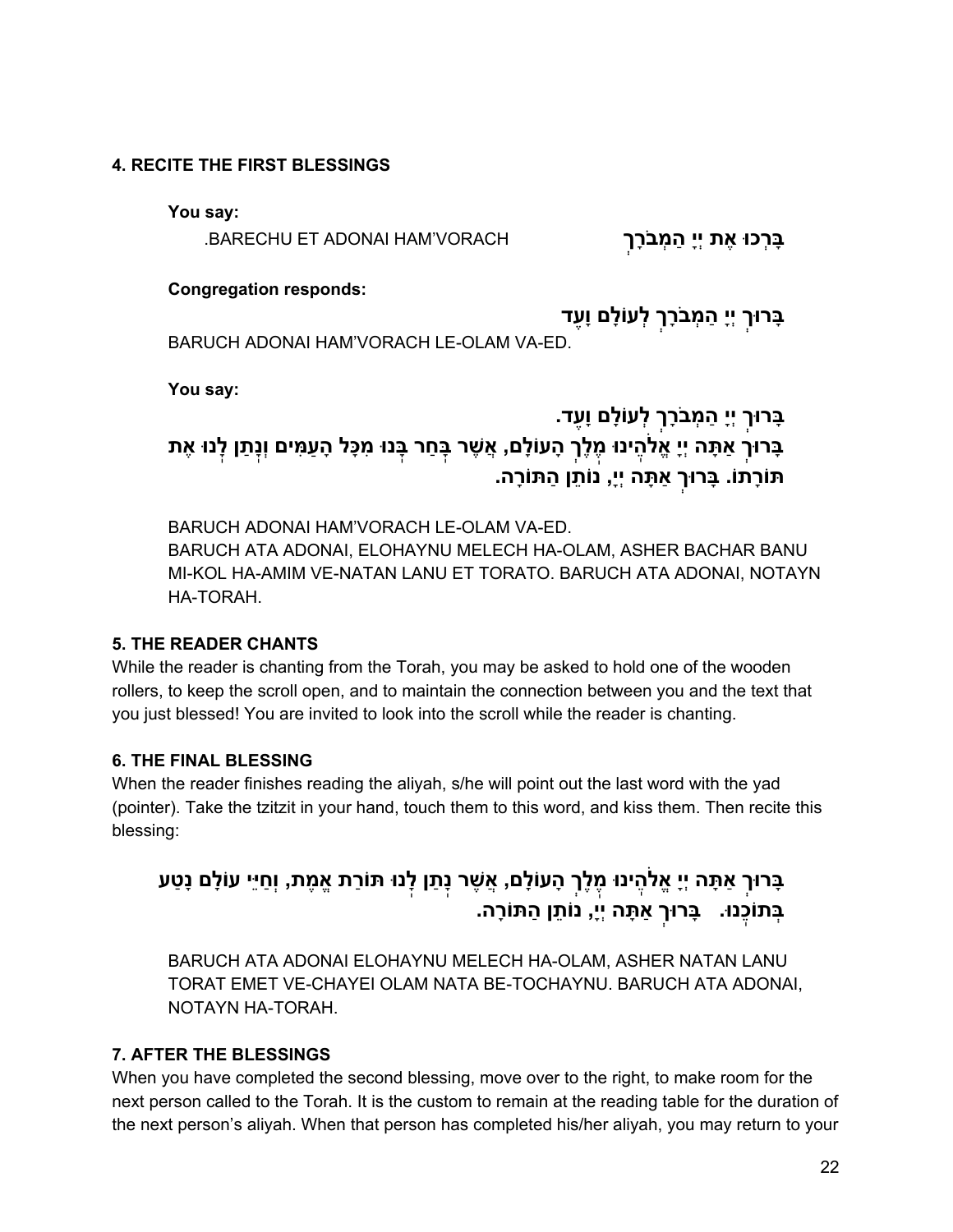seat. It is customary to take a longer route back to your seat than that which you took to ascend the bimah (podium), signifying your reluctance to leave the Torah.

# <span id="page-22-0"></span>Appendix G - Glossary

**Aliyah** (pl. Aliyot) Going–up. The honor of reciting the blessings before and after reading Torah. On Shabbat morning there are seven aliyot, and in the afternoon service there are three.

**Ark, or Aron Hakodesh** (The Holy Ark) The repository of the Torah scrolls, on the bima.

**Bima** (Pulpit) High place. The bima is the focus of most ritual activities in the synagogue.

**B'nai Mitzvah** (sing. Bar Mitzvah or Bat Mitzvah) At the age of 13, a young Jewish man or woman becomes obligated to observe the commandments (mitzvot) of Judaism. The celebration signifies that the young adult is beginning and will continue to function as an active and responsible Jew in the Jewish community. Bar Mitzvah refers to a male; Bat Mitzvah, to a female.

**Cantor** Leads congregation in chanting services and teaching Bar/ Bat Mitzvah students.

**Chesed**  The Hebrew word for loving-kindness.

**Chumash** (pl. Chumashim) A Hebrew name given to the Pentateuch in Judaism. The word comes from chamesh, the Hebrew word for five, because of the Five Books of Moses that make up the Torah. The word chumash refers to the book we use to follow along with the Torah reading, and it includes the entire Torah broken up into portions, with relevant passages from the Prophets which are chanted as accompanying Haftarot each Shabbat.

**D'var Torah**  The preparation and delivery of a talk on the Torah portion by the B'nai Mitzvah. This encounter of each child with his or her Torah portion is unique and personal, and the process of deriving meaning from this text and sharing it with others is a serious undertaking.

**Gabbai**  (pl. Gabbaim) A person who assists the Torah reader and makes sure that the Torah service runs smoothly. There are two Gabbaim on the bima during the Torah service, and their job is to call people to the Torah for their aliyot, check that the reader makes no mistakes while reading the Torah and provide correction if a mistake is made, and see to the mechanics of covering and uncovering the Torah scroll at the appropriate times. Usually, the Gabbaim are congregants who possess the skills to fulfill these tasks. A third gabbai (the Shamash) hands out the aliyot. This gabbai will coordinate with the family to identify honorees at the service.

**G'lilah**  The honor of rolling and dressing the Torah scroll. After the congregation has had an opportunity to see the scroll, the Magbihah (Torah lifter) sits in a chair on the bima while the person honored with G'lilah rolls the scroll, ties the belt around it, places the mantle (fabric cover) over it, and puts on the decorations.

**Haftarah**  A text selected from the books of Nevi'im (The Prophets) that is read by the Bar/Bat Mitzvah after the reading of the Torah. The Haftarah usually has a thematic link to the Torah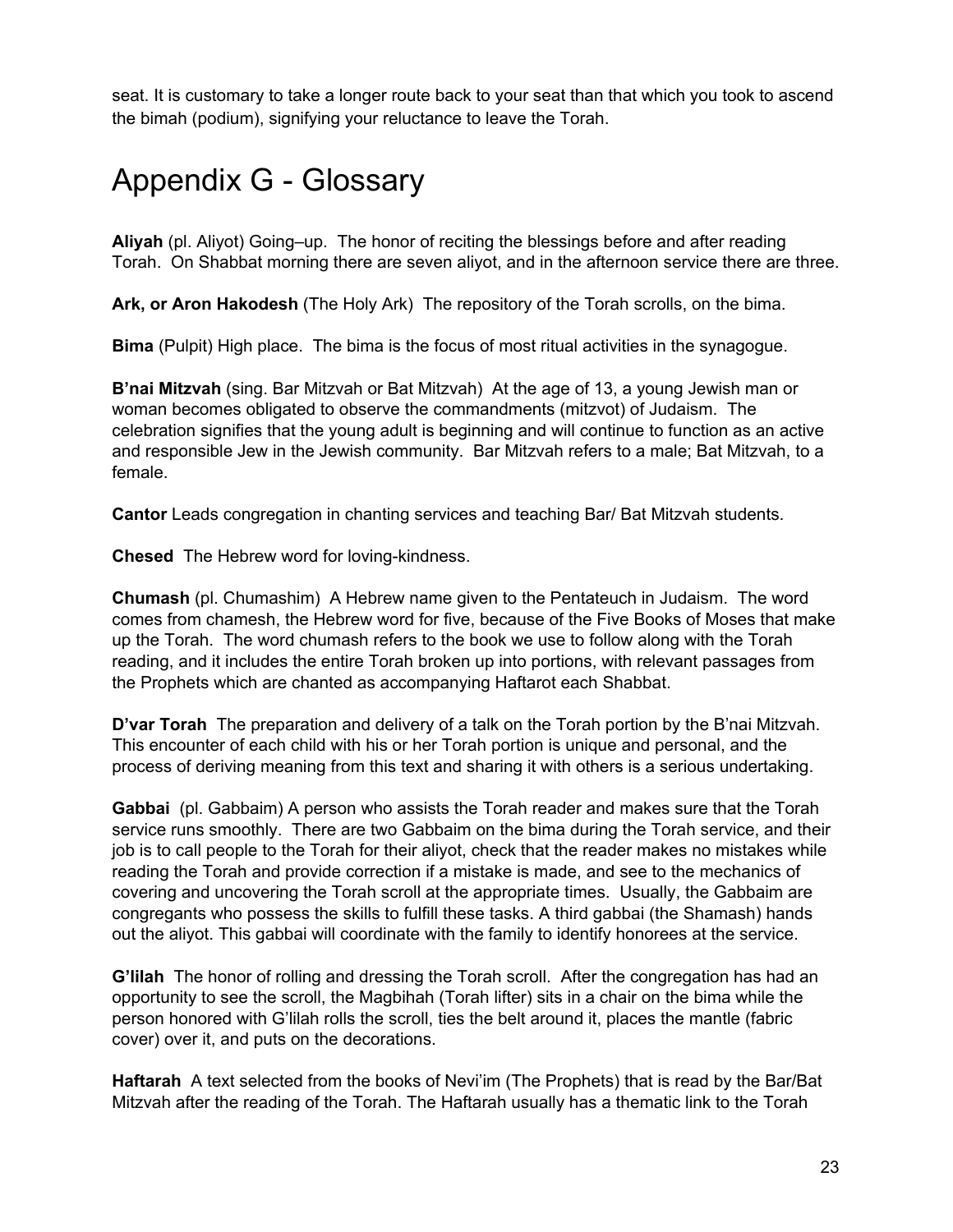reading that precedes it. The Haftarah is sung with cantillations (tropes), preceded and followed by its related blessings.

**Hagbah** The honor of lifting the Torah. After the Torah has been read, the congregation is asked to stand, and someone lifts the scroll above his/her head. This person then turns around to make the writing visible to everyone assembled. (Otherwise, only those honored with an aliyah would be able to view it.) It is traditional to show a minimum of three columns of writing, including the portion read that morning.

**Halakha** Jewish law.

**Kaddish** (Sanctification) refers to an important and central blessing in the Jewish prayer service. The central theme of the Kaddish is the magnification and sanctification of God's name. In the liturgy, several variations of the Kaddish are used functionally as separators between various sections of the service. The most known is the short version (Chatzi Kaddish), which literally means half Kaddish.

**Kiddush** A prayer of praise used in the home and in the synagogue on Shabbat and holidays. The Kiddush is recited over a cup of wine. The meaning of the Kiddush is to praise God for God's presence in the holidays and between people.

**Kippah** (pl. Kippot) Lit. dome or cupola. The Hebrew name for the small round head covering worn out of respect for God and as a sign of recognition that there is something greater and above us. The Yiddish word is yarmulke. The kippah also serves as a symbol of Jewish identity and loyalty. A kippah may be worn by men and women.

**Maftir,** informally, refers to the final section of the weekly Parasha read on Shabbat and holiday mornings in synagogue from a Torah. Technically, it means the person who is called to read that section. That person then reads the Haftarah from a related section of the Nevi'im (Prophets).

**Mincha Service** The afternoon service. A B'nai Mitzvah can take place at a Shabbat Mincha service because the Torah is read.

**Mitzvah** (pl. Mitzvot) A commandment of the Jewish law.

**Mourner's Kaddish** A prayer that expresses love of God and acceptance of God's will, even while the mourner is feeling sorrow over the death of a loved one.

**Musaf** Additional service after Shacharit, the morning service, on Shabbat and holidays.

**Oneg or Oneg Shabbat** Lit. "Joy of Shabbat" At Ohev, this sometimes refers to a sponsored dessert reception that takes place after services on Friday evening. We do not often host an Oneg Shabbat, but it is an option available to B'nai Mitzvah families. Please speak to the office for more information.

**Parashah** (pl. Parshiot) Lit. "portion." The weekly Torah portion read in Hebrew. It is also known as the Parashat Ha-Shavua ("Weekly Portion") or the Sidra.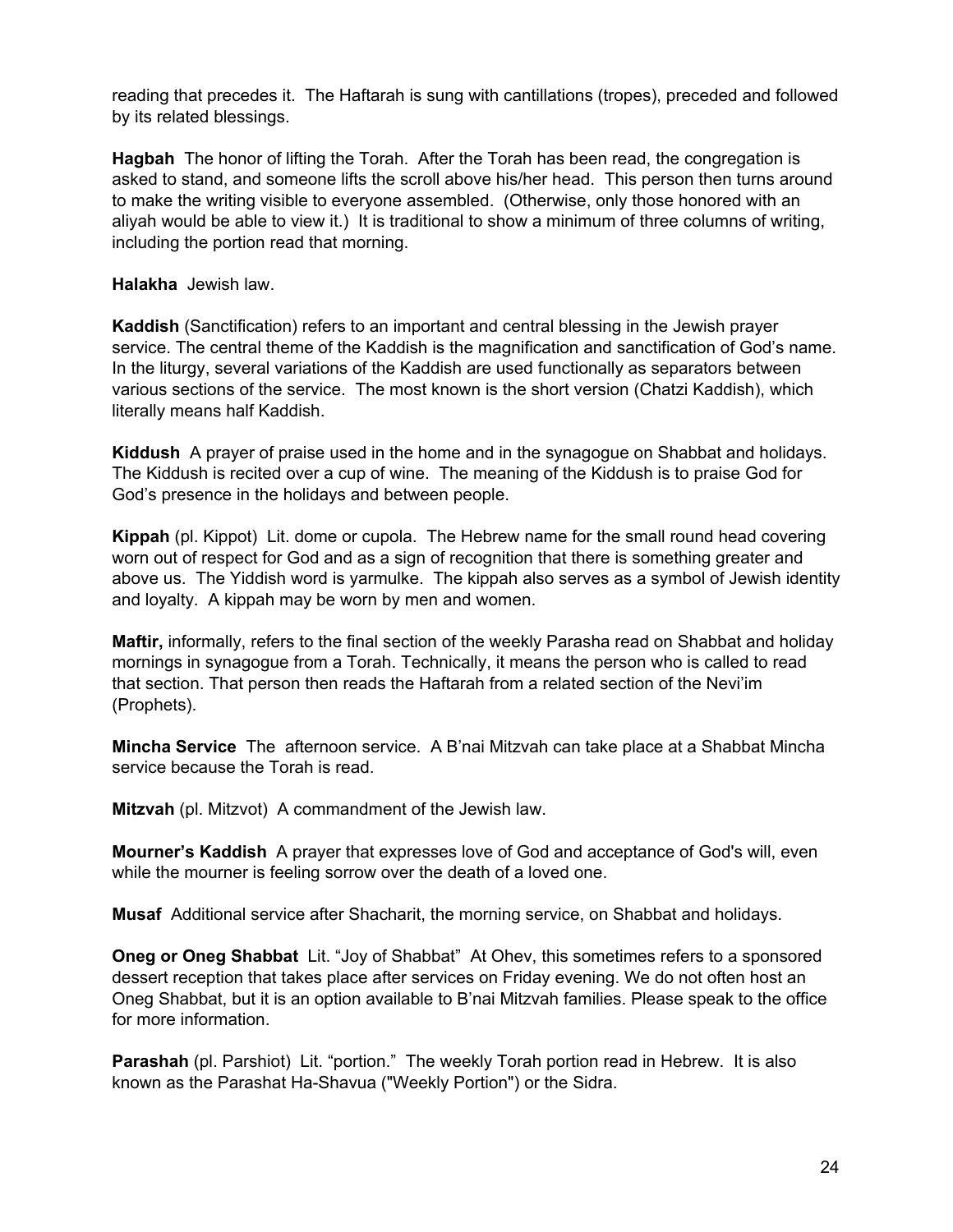**Pareve**  Food or food product that does not contain either meat or dairy products, and that has not come in contact with either.

**Rabbi**  The title of a Jewish spiritual leader—a person trained in Jewish law, ritual and tradition, and ordained for leadership of a Jewish Community.

**Shehecheyanu** (Who has sustained us) The blessing said for special times, usually a first or recurring event that has not happened for while. Recited towards the end of the Bar/Bat Mitzvah service by the parents.

**Simcha** A happy occasion such as when a child becomes a B'nai Mitzvah.

**Tallit** (pl. Tallitot) The tallit is a prayer shawl. It is a rectangular piece of linen or silk with special fringes called tzitzit on each of the four corners. The purpose of the garment is to hold the tzitzit, which are a reminder of the 613 mitzvot.

**Tefillin -** As part of preparing for the ritual responsibilities of Jewish adulthood, students in the 7<sup>th</sup> grade will learn about tefillin, the leather phylacteries (straps) that Jews have worn for centuries at weekday morning services. We strongly encourage, as part of the general expenses spent on Bar/Bat Mitzvah, that parents purchase tefillin for their child's use. They can be obtained (relatively) inexpensively from the Federation of Jewish Men's Clubs (www.fjmc.org) for about \$150. Supplementary funding is available for parents for whom this is a financial difficulty.

**T'filah** (pl. t'fillot) Prayer.

**Trope** The system of cantillation marks and their music, used to chant sacred books. There are trope systems for Torah and Haftarah that differ musically from one another.